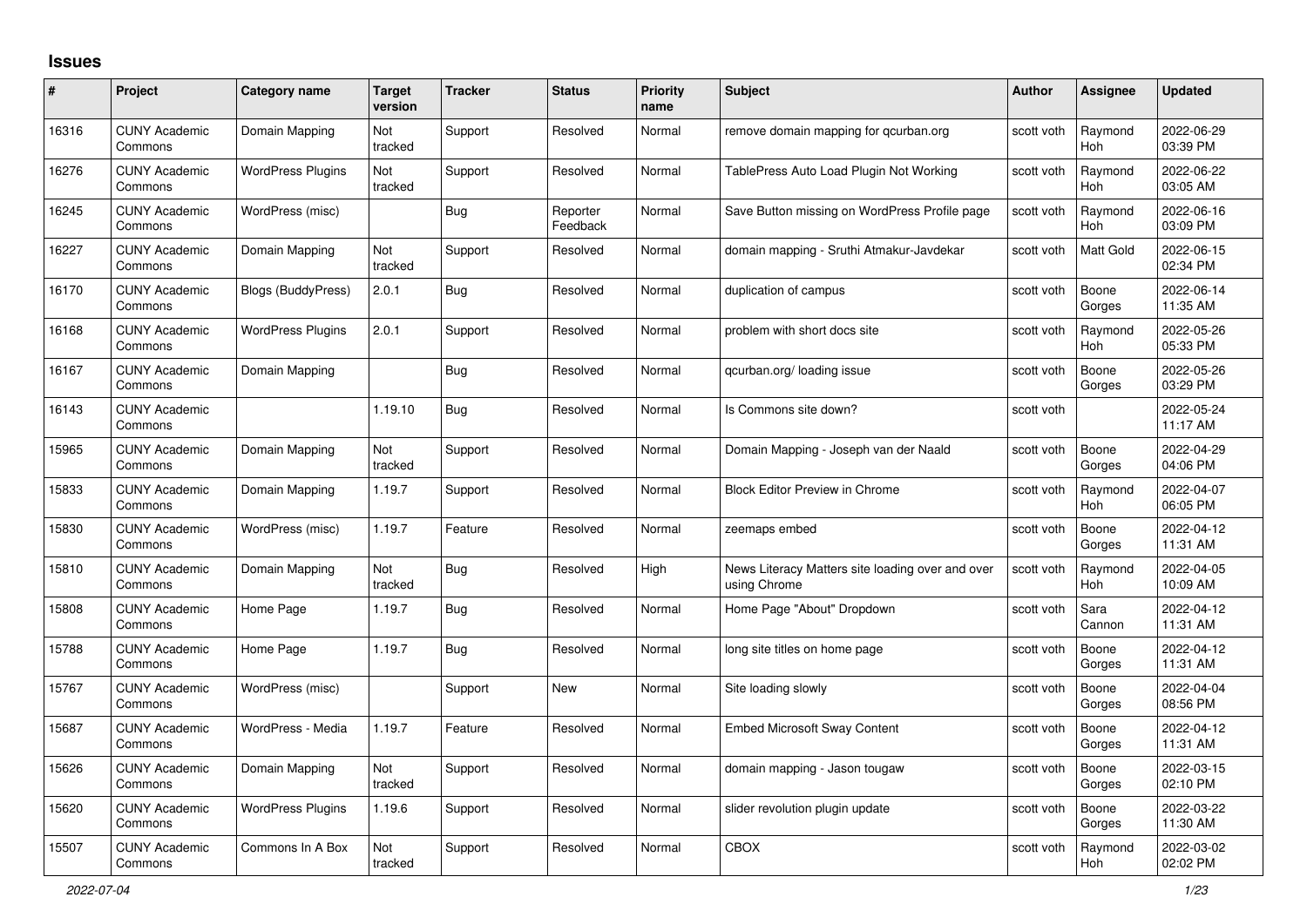| #     | Project                         | <b>Category name</b>     | Target<br>version     | <b>Tracker</b> | <b>Status</b> | <b>Priority</b><br>name | <b>Subject</b>                                                                     | <b>Author</b> | <b>Assignee</b>  | <b>Updated</b>         |
|-------|---------------------------------|--------------------------|-----------------------|----------------|---------------|-------------------------|------------------------------------------------------------------------------------|---------------|------------------|------------------------|
| 15395 | <b>CUNY Academic</b><br>Commons | Domain Mapping           | 1.19.5                | Support        | Resolved      | Normal                  | Domain Mapping - Queens College Department of<br><b>Urban Studies</b>              | scott voth    | Boone<br>Gorges  | 2022-02-22<br>11:40 AM |
| 15303 | <b>CUNY Academic</b><br>Commons | <b>WordPress Plugins</b> | 1.19.4                | Feature        | Resolved      | Normal                  | Plugin Request for QWriting Migration - SiteOrigin<br>Widget Bundle                | scott voth    | Boone<br>Gorges  | 2022-02-22<br>11:01 AM |
| 15302 | <b>CUNY Academic</b><br>Commons | <b>WordPress Plugins</b> | 1.19.4                | Feature        | Resolved      | High                    | Plugin For Qwriting - Team Members                                                 | scott voth    | Boone<br>Gorges  | 2022-02-14<br>01:08 PM |
| 15267 | <b>CUNY Academic</b><br>Commons | Shortcodes and<br>embeds | 1.19.4                | Feature        | Resolved      | Normal                  | Embed a Microsoft Form                                                             | scott voth    | Boone<br>Gorges  | 2022-02-22<br>11:01 AM |
| 15253 | <b>CUNY Academic</b><br>Commons | Domain Mapping           | <b>Not</b><br>tracked | Support        | Resolved      | Normal                  | domain mapping - segal film festival                                               | scott voth    | <b>Matt Gold</b> | 2022-02-04<br>11:29 AM |
| 15223 | <b>CUNY Academic</b><br>Commons | Domain Mapping           | Not<br>tracked        | Support        | Resolved      | Normal                  | domain mapping - preludenyc.org                                                    | scott voth    | Boone<br>Gorges  | 2022-02-02<br>02:24 PM |
| 15204 | <b>CUNY Academic</b><br>Commons | WordPress (misc)         |                       | Support        | Resolved      | Normal                  | PDF export replaces Polish letter "I" with "?"                                     | scott voth    |                  | 2022-01-19<br>04:35 PM |
| 15185 | <b>CUNY Academic</b><br>Commons | <b>Commons Profile</b>   | 1.19.2                | Support        | Resolved      | Normal                  | Change "Edit Profile" button to "Edit Public Profile"                              | scott voth    | Boone<br>Gorges  | 2022-01-25<br>11:33 AM |
| 15160 | <b>CUNY Academic</b><br>Commons | Teaching                 | 1.19.1                | Support        | Resolved      | Normal                  | <b>OER Checkbox question</b>                                                       | scott voth    | Boone<br>Gorges  | 2022-01-11<br>04:41 PM |
| 15159 | <b>CUNY Academic</b><br>Commons | Home Page                | 1.19.1                | Bug            | Resolved      | Normal                  | My Sites - hyperlinks not working                                                  | scott voth    | Boone<br>Gorges  | 2022-01-06<br>01:38 PM |
| 15152 | <b>CUNY Academic</b><br>Commons | <b>Commons Profile</b>   | 1.19.1                | Bug            | Resolved      | Normal                  | padding missing on Commons Profile                                                 | scott voth    | Boone<br>Gorges  | 2022-01-11<br>04:41 PM |
| 15151 | <b>CUNY Academic</b><br>Commons | Design                   | 1.19.7                | Support        | Resolved      | Normal                  | Commons Main Navigation does not show which<br>tab you are on                      | scott voth    | Sara<br>Cannon   | 2022-04-12<br>11:31 AM |
| 14994 | <b>CUNY Academic</b><br>Commons | cdev.gc.cuny.edu         | Not<br>tracked        | Support        | In Progress   | Normal                  | Clear Cache on CDEV                                                                | scott voth    | Raymond<br>Hoh   | 2021-12-07<br>03:51 PM |
| 14986 | <b>CUNY Academic</b><br>Commons | Server                   | Not<br>tracked        | <b>Bug</b>     | Resolved      | High                    | Commons Site Down?                                                                 | scott voth    | Boone<br>Gorges  | 2021-11-23<br>04:21 PM |
| 14847 | <b>CUNY Academic</b><br>Commons | <b>WordPress Plugins</b> |                       | Support        | Resolved      | Normal                  | JetPack Issue displaying simple images                                             | scott voth    |                  | 2021-10-10<br>12:40 PM |
| 14817 | <b>CUNY Academic</b><br>Commons | Group Forums             | 1.18.20               | Feature        | Resolved      | Normal                  | Embed a Commons Group forum to a Site page                                         | scott voth    | Raymond<br>Hoh   | 2021-10-12<br>11:13 AM |
| 14733 | <b>CUNY Academic</b><br>Commons | <b>Commons Profile</b>   |                       | Support        | Duplicate     | Normal                  | Academic Interests UI                                                              | scott voth    | Boone<br>Gorges  | 2021-09-15<br>10:52 PM |
| 14697 | <b>CUNY Academic</b><br>Commons | Support                  | 1.18.16               | Support        | Resolved      | Normal                  | Neatline map embed                                                                 | scott voth    | Boone<br>Gorges  | 2021-08-10<br>11:16 AM |
| 14694 | CUNY Academic<br>Commons        | Groups (misc)            | 1.18.16               | <b>Bug</b>     | Resolved      | Normal                  | Order by: Newly Created, Alphabetical, etc. Not<br>Working on Groups and Sites tab | scott voth    |                  | 2021-08-10<br>11:16 AM |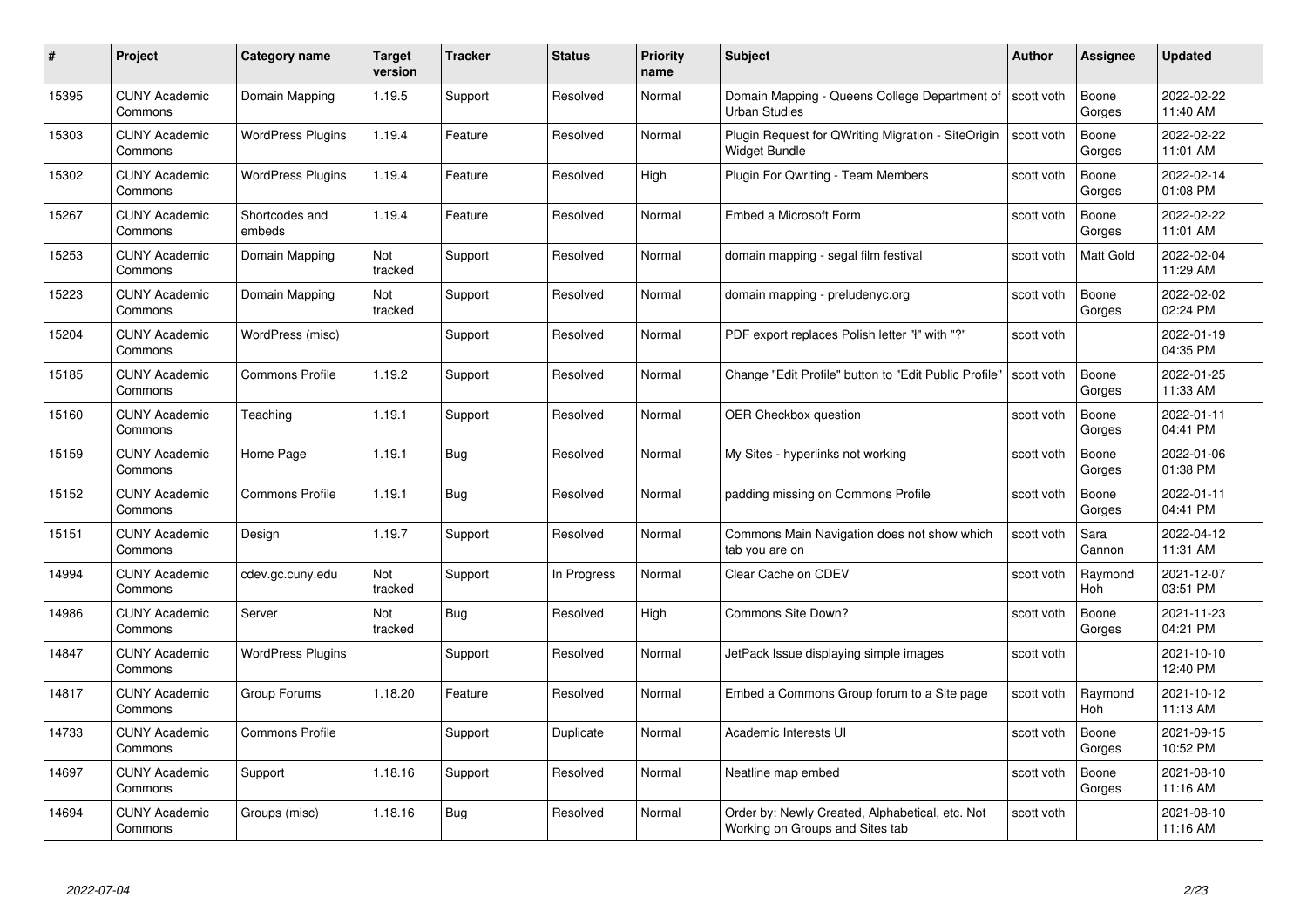| #     | Project                         | <b>Category name</b>     | Target<br>version     | <b>Tracker</b> | <b>Status</b> | <b>Priority</b><br>name | <b>Subject</b>                                                               | <b>Author</b> | <b>Assignee</b> | <b>Updated</b>         |
|-------|---------------------------------|--------------------------|-----------------------|----------------|---------------|-------------------------|------------------------------------------------------------------------------|---------------|-----------------|------------------------|
| 14548 | <b>CUNY Academic</b><br>Commons | <b>WordPress Plugins</b> | 1.18.13               | Support        | Resolved      | Normal                  | Slider Revolution plugin update                                              | scott voth    | Boone<br>Gorges | 2021-06-22<br>11:14 AM |
| 14521 | <b>CUNY Academic</b><br>Commons | <b>WordPress Plugins</b> | 1.18.12               | Bug            | Resolved      | Normal                  | Registration step for "ShareThis Social Share<br>Buttons" plugin not working | scott voth    | Boone<br>Gorges | 2021-06-08<br>11:50 AM |
| 14468 | <b>CUNY Academic</b><br>Commons | <b>WordPress Plugins</b> | 1.18.11               | Support        | Resolved      | Normal                  | deprecate ShareThis plugin / Add ShareThis<br><b>Share Buttons</b>           | scott voth    | Boone<br>Gorges | 2021-05-25<br>11:04 AM |
| 14452 | <b>CUNY Academic</b><br>Commons | Domain Mapping           | Not<br>tracked        | Support        | Resolved      | Normal                  | domain mapping - hilarieashton.com                                           | scott voth    | Boone<br>Gorges | 2021-05-17<br>10:46 AM |
| 14437 | CUNY Academic<br>Commons        | Courses                  | 1.19.0                | Bug            | Resolved      | Normal                  | Deleted Sites Show Up On Courses Tab                                         | scott voth    | Boone<br>Gorges | 2022-01-04<br>12:04 PM |
| 14394 | <b>CUNY Academic</b><br>Commons |                          | <b>Not</b><br>tracked | Feature        | <b>New</b>    | Normal                  | Commons News Site - redesign                                                 | scott voth    | scott voth      | 2021-09-14<br>10:46 AM |
| 14250 | <b>CUNY Academic</b><br>Commons | Support                  | Not<br>tracked        | Support        | Resolved      | Normal                  | migrate new site to old url                                                  | scott voth    |                 | 2021-04-13<br>07:41 PM |
| 14113 | <b>CUNY Academic</b><br>Commons | WordPress (misc)         | Future<br>release     | <b>Bug</b>     | Hold          | Normal                  | Block Editor Not Working on this page - Json error                           | scott voth    | Boone<br>Gorges | 2021-03-05<br>11:01 AM |
| 13978 | <b>CUNY Academic</b><br>Commons | Accessibility            | 1.18.5                | Support        | Resolved      | Normal                  | WAVE tool throwing language missing or invalid                               | scott voth    | Raymond<br>Hoh  | 2021-02-23<br>11:06 AM |
| 13946 | <b>CUNY Academic</b><br>Commons | <b>WordPress Plugins</b> | 2.1.0                 | Support        | Assigned      | Normal                  | <b>Custom Embed handler For OneDrive files</b>                               | scott voth    | Raymond<br>Hoh  | 2022-05-26<br>10:46 AM |
| 13933 | CUNY Academic<br>Commons        | Group Library            | 1.18.4                | Bug            | Resolved      | Normal                  | Group Library Paging Issue                                                   | scott voth    | Boone<br>Gorges | 2021-02-09<br>11:05 AM |
| 13924 | <b>CUNY Academic</b><br>Commons | Domain Mapping           | Not<br>tracked        | Support        | Resolved      | Normal                  | domain mapping - cunyhumanitiesalliance.org                                  | scott voth    | Boone<br>Gorges | 2021-02-02<br>05:39 PM |
| 13892 | <b>CUNY Academic</b><br>Commons | Performance              |                       | Bug            | Rejected      | Normal                  | Sluggish Response Times                                                      | scott voth    | Boone<br>Gorges | 2021-01-28<br>08:45 PM |
| 13865 | <b>CUNY Academic</b><br>Commons | <b>Commons Profile</b>   | 1.18.4                | <b>Bug</b>     | Resolved      | Normal                  | 'Digital Research Tools' profile nav item is cut off                         | scott voth    | Boone<br>Gorges | 2021-02-09<br>11:05 AM |
| 13755 | <b>CUNY Academic</b><br>Commons | <b>WordPress Themes</b>  | Not<br>tracked        | Support        | Resolved      | Normal                  | Deprecate Twenty Ten and Twenty Eleven<br>themes                             | scott voth    |                 | 2021-01-12<br>10:46 AM |
| 13754 | <b>CUNY Academic</b><br>Commons | <b>WordPress Themes</b>  | Not<br>tracked        | Feature        | Resolved      | Normal                  | Update Commons WordPress Default Theme                                       | scott voth    |                 | 2021-01-11<br>10:51 AM |
| 13716 | <b>CUNY Academic</b><br>Commons | <b>WordPress Plugins</b> |                       | Support        | Resolved      | Normal                  | Events sidebar issue with segalcenter.org                                    | scott voth    |                 | 2020-12-21<br>10:55 AM |
| 13604 | <b>CUNY Academic</b><br>Commons | <b>Public Portfolio</b>  | 2.0.0                 | Support        | Resolved      | Normal                  | Public Profile on Mobile Format                                              | scott voth    | Boone<br>Gorges | 2022-05-26<br>11:36 AM |
| 13511 | CUNY Academic<br>Commons        | Analytics                | 1.17.7                | Support        | Resolved      | Normal                  | Google Analytics 4 tagging                                                   | scott voth    | Boone<br>Gorges | 2020-11-10<br>10:31 AM |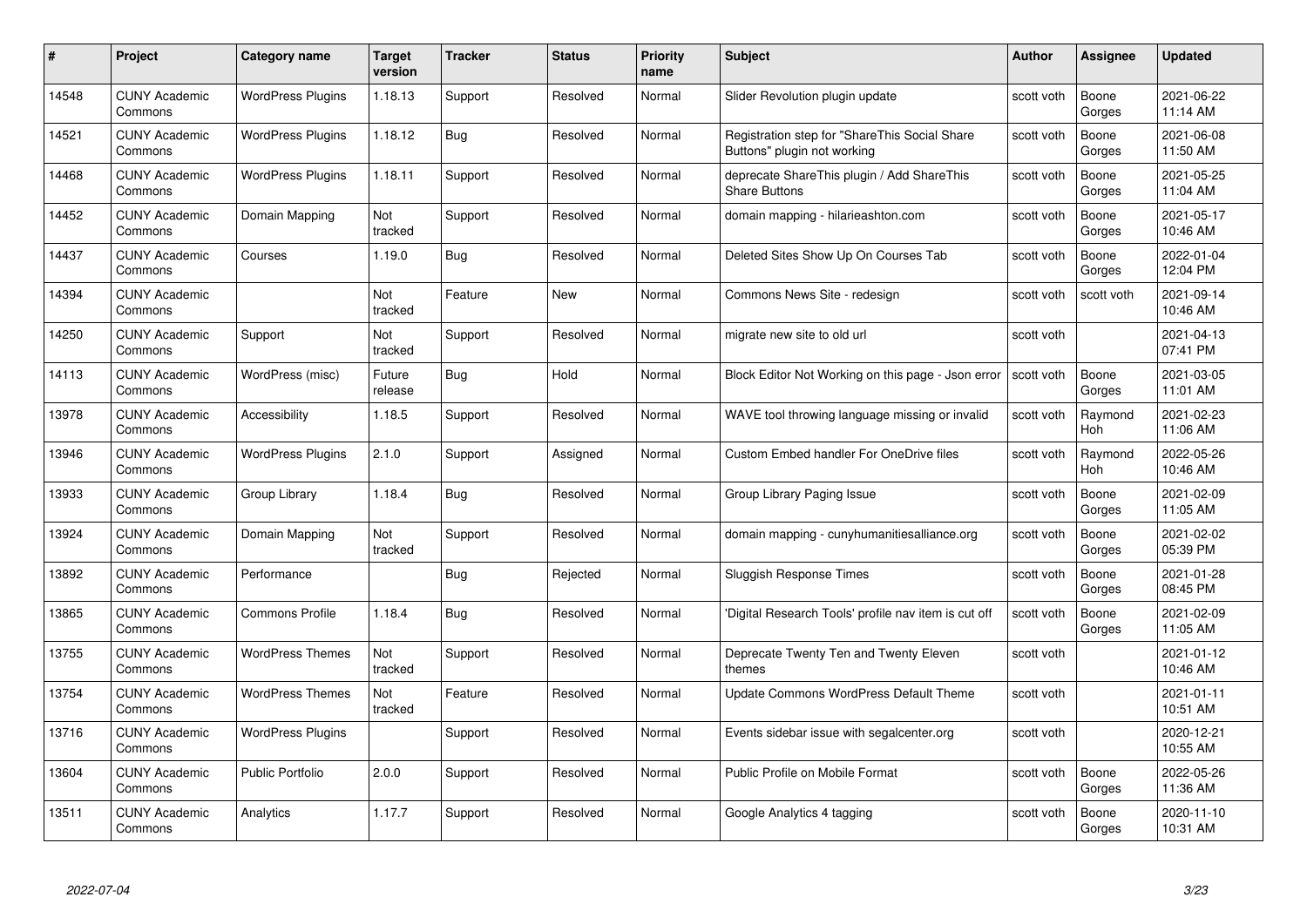| #     | Project                         | <b>Category name</b>              | Target<br>version | <b>Tracker</b> | <b>Status</b> | <b>Priority</b><br>name | <b>Subject</b>                                                                    | <b>Author</b> | <b>Assignee</b>       | <b>Updated</b>         |
|-------|---------------------------------|-----------------------------------|-------------------|----------------|---------------|-------------------------|-----------------------------------------------------------------------------------|---------------|-----------------------|------------------------|
| 13502 | <b>CUNY Academic</b><br>Commons | Analytics                         | 1.17.7            | Support        | Resolved      | Normal                  | <b>Google Analytics Questions</b>                                                 | scott voth    | Boone<br>Gorges       | 2020-11-10<br>10:31 AM |
| 13499 | <b>CUNY Academic</b><br>Commons | Groups (misc)                     | 1.17.7            | Bug            | Resolved      | Normal                  | Student repeatedly loses membership to private<br>class group                     | scott voth    | Raymond<br><b>Hoh</b> | 2020-11-10<br>10:31 AM |
| 13494 | <b>CUNY Academic</b><br>Commons | <b>Public Portfolio</b>           | 1.17.6            | <b>Bug</b>     | Resolved      | Normal                  | Brief Descriptor and About You Profile Fields do<br>not display on mobile devices | scott voth    | Boone<br>Gorges       | 2020-10-27<br>11:00 AM |
| 13493 | <b>CUNY Academic</b><br>Commons | <b>Public Portfolio</b>           | 1.17.6            | Bug            | Resolved      | Normal                  | Member Profiles - Free Entry Widget Displays<br>URL encoded text                  | scott voth    | Boone<br>Gorges       | 2020-10-27<br>11:00 AM |
| 13492 | <b>CUNY Academic</b><br>Commons | Shortcodes and<br>embeds          | 1.17.6            | Support        | Resolved      | Normal                  | customized handler for quizlet embeds                                             | scott voth    | Boone<br>Gorges       | 2020-10-27<br>11:00 AM |
| 13440 | <b>CUNY Academic</b><br>Commons | Domain Mapping                    | Not<br>tracked    | Support        | Resolved      | Normal                  | Domain mapping for morrisjustice.org                                              | scott voth    | Matt Gold             | 2020-10-13<br>02:54 PM |
| 13410 | <b>CUNY Academic</b><br>Commons | Group Library                     | 1.17.5            | Support        | Resolved      | Normal                  | Group Library Add item with special characters in<br>title                        | scott voth    | Boone<br>Gorges       | 2020-10-01<br>12:40 PM |
| 13409 | <b>CUNY Academic</b><br>Commons | <b>WordPress Plugins</b>          | Not<br>tracked    | Support        | Resolved      | Normal                  | Jetpack Warnings                                                                  | scott voth    | Raymond<br>Hoh        | 2020-10-13<br>10:47 AM |
| 13407 | <b>CUNY Academic</b><br>Commons | Domain Mapping                    | Not<br>tracked    | Support        | Resolved      | Normal                  | Remove domain mapping for sexgenlab.org                                           | scott voth    |                       | 2020-09-30<br>11:35 AM |
| 13379 | <b>CUNY Academic</b><br>Commons | Domain Mapping                    | Not<br>tracked    | Support        | Resolved      | Normal                  | Commenting issue with Mapped Domain (Using<br>Jetpack)                            | scott voth    | Raymond<br>Hoh        | 2020-10-13<br>10:02 AM |
| 13374 | CUNY Academic<br>Commons        | Domain Mapping                    |                   | Support        | Resolved      | Normal                  | domain mapping question                                                           | scott voth    |                       | 2020-10-01<br>01:10 PM |
| 13312 | <b>CUNY Academic</b><br>Commons | <b>WordPress</b><br>(Permissions) | 1.18.8            | Support        | Resolved      | Normal                  | Site Header Issue Using Teaching Template                                         | scott voth    | Jeremy Felt           | 2021-04-13<br>11:21 AM |
| 13256 | <b>CUNY Academic</b><br>Commons | <b>WordPress Themes</b>           | 1.17.3            | Support        | Resolved      | Normal                  | Bridge theme update                                                               | scott voth    | Boone<br>Gorges       | 2020-09-08<br>11:36 AM |
| 13194 | <b>CUNY Academic</b><br>Commons | <b>WordPress Plugins</b>          | 1.17.2            | Feature        | Resolved      | Normal                  | Slider Revolution update                                                          | scott voth    | Boone<br>Gorges       | 2020-08-25<br>10:40 AM |
| 13088 | <b>CUNY Academic</b><br>Commons | Site cloning                      | 1.17.0            | Bug            | Rejected      | Normal                  | Commons 1.17 creating group + site                                                | scott voth    | Jeremy Felt           | 2020-07-27<br>01:56 PM |
| 13060 | <b>CUNY Academic</b><br>Commons | Site cloning                      | 1.17.3            | Bug            | Rejected      | Normal                  | Commons 1.17 clone issue                                                          | scott voth    | Jeremy Felt           | 2020-09-01<br>03:10 PM |
| 13035 | <b>CUNY Academic</b><br>Commons | <b>BuddyPress Docs</b>            | 1.17.0            | Support        | Rejected      | Normal                  | Commons 1.17 and BP Docs - TinyMCE options<br>and layout                          | scott voth    | Boone<br>Gorges       | 2020-07-14<br>02:21 PM |
| 13021 | <b>CUNY Academic</b><br>Commons | <b>BuddyPress Docs</b>            |                   | Support        | Resolved      | Normal                  | new group library question                                                        | scott voth    | Boone<br>Gorges       | 2020-07-07<br>02:55 PM |
| 13004 | CUNY Academic<br>Commons        | Domain Mapping                    | Not<br>tracked    | Bug            | Resolved      | Normal                  | Domain Mapping request - Wole                                                     | scott voth    | Matt Gold             | 2020-07-07<br>12:02 PM |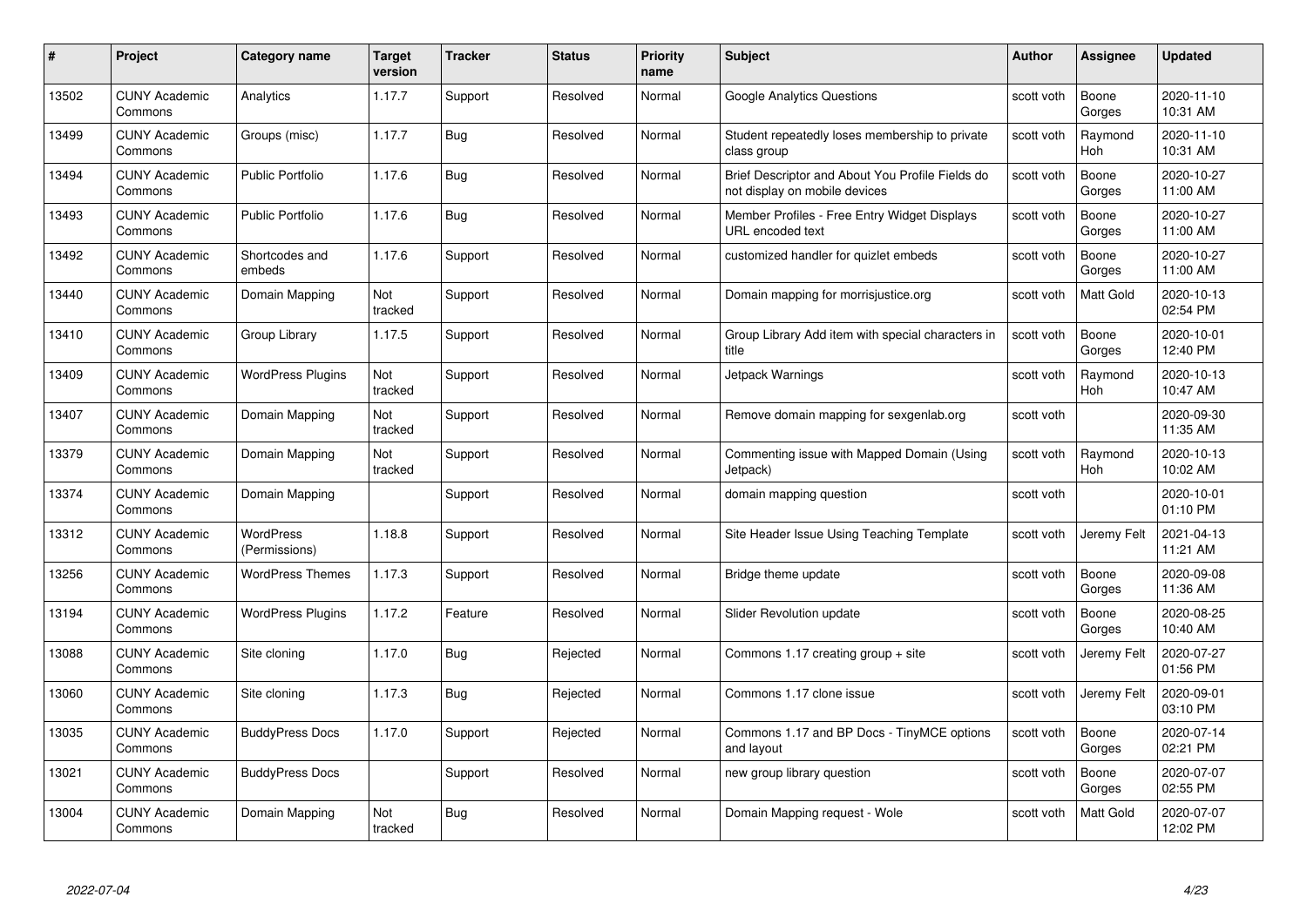| #     | Project                         | <b>Category name</b>     | Target<br>version | <b>Tracker</b> | <b>Status</b> | <b>Priority</b><br>name | <b>Subject</b>                                                     | <b>Author</b> | <b>Assignee</b>    | <b>Updated</b>         |
|-------|---------------------------------|--------------------------|-------------------|----------------|---------------|-------------------------|--------------------------------------------------------------------|---------------|--------------------|------------------------|
| 12962 | <b>CUNY Academic</b><br>Commons | WordPress (misc)         | 1.16.14           | Support        | Resolved      | Normal                  | knowmia embed                                                      | scott voth    | Boone<br>Gorges    | 2020-06-23<br>02:56 PM |
| 12961 | <b>CUNY Academic</b><br>Commons | WordPress (misc)         | 1.16.14           | Support        | Resolved      | Normal                  | Embed Loom.com resources                                           | scott voth    | Boone<br>Gorges    | 2020-06-22<br>01:07 PM |
| 12955 | <b>CUNY Academic</b><br>Commons | WordPress (misc)         | 1.16.14           | Support        | Resolved      | Normal                  | Leaflet JS maps                                                    | scott voth    | Boone<br>Gorges    | 2020-06-23<br>10:53 AM |
| 12953 | <b>CUNY Academic</b><br>Commons | <b>WordPress Themes</b>  | Not<br>tracked    | Bug            | Resolved      | Normal                  | Pagination Issue on Customizr theme                                | scott voth    |                    | 2020-07-14<br>11:53 AM |
| 12924 | <b>CUNY Academic</b><br>Commons | Domain Mapping           | Not<br>tracked    | Support        | Resolved      | Normal                  | Domain Mapping request - Sam Phillips                              | scott voth    | Boone<br>Gorges    | 2020-06-12<br>03:29 PM |
| 12878 | <b>CUNY Academic</b><br>Commons | Domain Mapping           | Not<br>tracked    | Support        | Resolved      | Normal                  | Domain Mapping request - Lidia Hernandez Tapia                     | scott voth    | Matt Gold          | 2020-06-05<br>12:58 PM |
| 12853 | <b>CUNY Academic</b><br>Commons | WordPress - Media        |                   | <b>Bug</b>     | Resolved      | Normal                  | Download All Media throws error                                    | scott voth    | Boone<br>Gorges    | 2020-05-29<br>09:26 AM |
| 12842 | <b>CUNY Academic</b><br>Commons | Homepage Slides          | Not<br>tracked    | Support        | Resolved      | Normal                  | Lost Permissions to add Hero Slides                                | scott voth    | scott voth         | 2020-05-21<br>01:11 PM |
| 12796 | <b>CUNY Academic</b><br>Commons | <b>WordPress Plugins</b> |                   | Support        | Resolved      | Normal                  | Timeline JS                                                        | scott voth    |                    | 2020-06-03<br>04:10 PM |
| 12773 | <b>CUNY Academic</b><br>Commons | <b>WordPress Themes</b>  | Not<br>tracked    | Support        | Resolved      | Normal                  | Deprecate Serif Lite theme                                         | scott voth    |                    | 2020-05-12<br>05:44 PM |
| 12671 | <b>CUNY Academic</b><br>Commons | <b>WordPress Plugins</b> | 1.16.10           | Bug            | Resolved      | Normal                  | Creative Commons License Not Available With<br><b>Block Editor</b> | scott voth    | Raymond<br>Hoh     | 2020-04-28<br>11:03 AM |
| 12573 | <b>CUNY Academic</b><br>Commons | <b>WordPress Plugins</b> | Future<br>release | Bug            | New           | Normal                  | <b>CommentPress Core Issues</b>                                    | scott voth    |                    | 2020-03-24<br>04:32 PM |
| 12550 | <b>CUNY Academic</b><br>Commons | <b>WordPress Plugins</b> | 1.16.8            | Support        | Resolved      | Normal                  | Deprecate CommentPress Core?                                       | scott voth    | Boone<br>Gorges    | 2020-03-24<br>11:43 AM |
| 12407 | <b>CUNY Academic</b><br>Commons | Domain Mapping           | Not<br>tracked    | Support        | Resolved      | Normal                  | Domain Mapping - district15parproject.org                          | scott voth    | Lihua Wang         | 2020-02-14<br>10:38 AM |
| 12392 | <b>CUNY Academic</b><br>Commons | Help/Codex               | Not<br>tracked    | Documentation  | New           | Normal                  | Updates to Common Commons Questions on<br>Help Page                | scott voth    | Margaret<br>Galvan | 2020-02-11<br>10:53 AM |
| 12386 | <b>CUNY Academic</b><br>Commons | <b>WordPress Plugins</b> | 1.16.5            | <b>Bug</b>     | Resolved      | Normal                  | Help site throwing error when publishing pages                     | scott voth    | Boone<br>Gorges    | 2020-02-11<br>10:43 AM |
| 12313 | <b>CUNY Academic</b><br>Commons | Domain Mapping           | Not<br>tracked    | Support        | Duplicate     | Normal                  | domain mapping - laurenspradlin.info                               | scott voth    | Matt Gold          | 2020-01-21<br>06:02 PM |
| 12253 | <b>CUNY Academic</b><br>Commons | <b>WordPress Themes</b>  | 1.16.3            | Support        | Resolved      | Normal                  | Theme request - Atomic Block theme                                 | scott voth    |                    | 2020-01-14<br>02:07 PM |
| 12252 | <b>CUNY Academic</b><br>Commons | <b>WordPress Plugins</b> | 1.16.3            | Support        | Resolved      | Normal                  | Pluginiln Request - Atomic Blocks                                  | scott voth    | Boone<br>Gorges    | 2020-01-14<br>10:44 AM |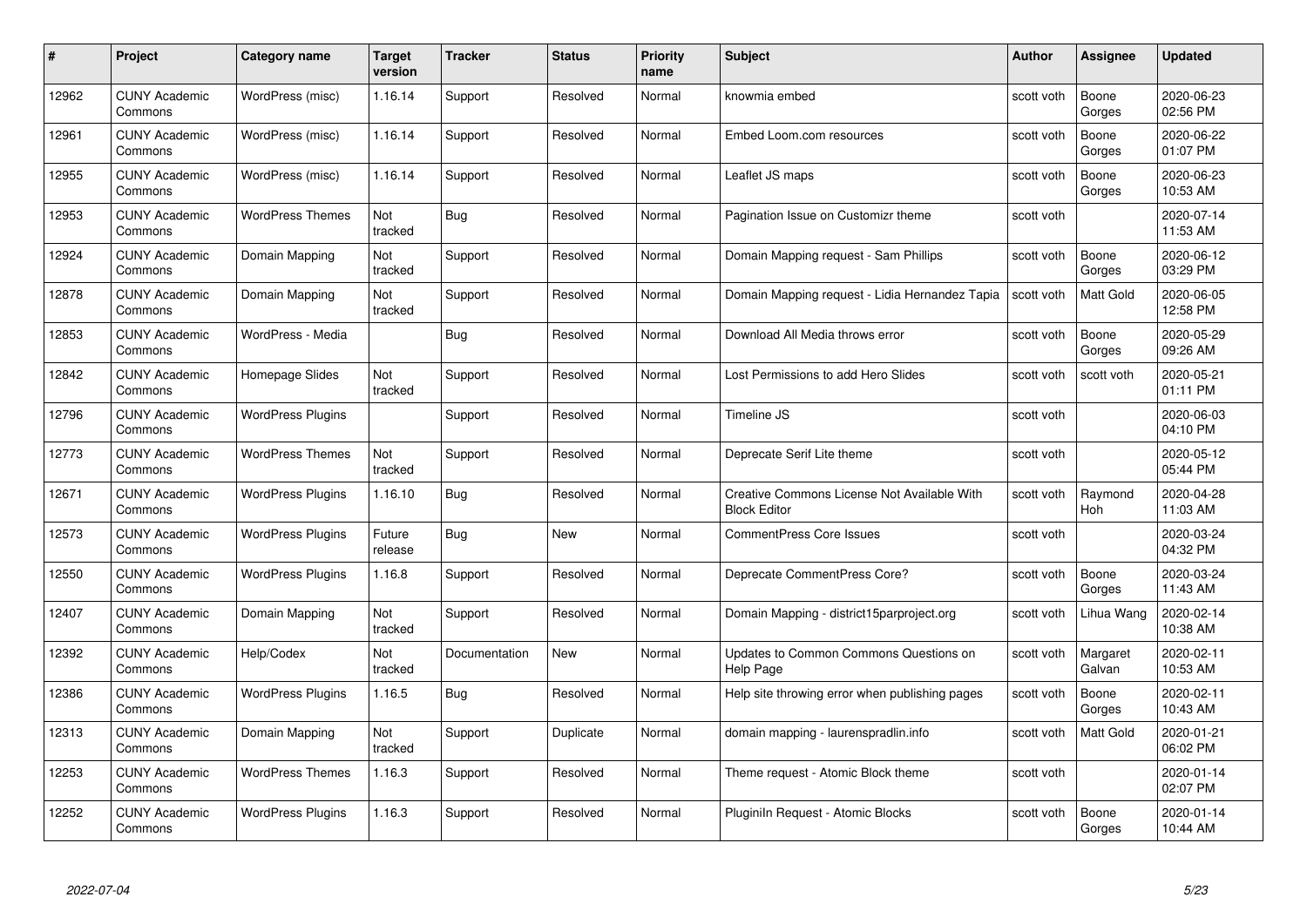| #     | Project                         | Category name                  | <b>Target</b><br>version | <b>Tracker</b> | <b>Status</b>        | <b>Priority</b><br>name | <b>Subject</b>                                                    | <b>Author</b> | Assignee              | <b>Updated</b>         |
|-------|---------------------------------|--------------------------------|--------------------------|----------------|----------------------|-------------------------|-------------------------------------------------------------------|---------------|-----------------------|------------------------|
| 12247 | <b>CUNY Academic</b><br>Commons | Publicity                      | Not<br>tracked           | Support        | <b>New</b>           | Normal                  | Screenshot of First Commons Homepage                              | scott voth    | scott voth            | 2020-01-14<br>12:08 PM |
| 12246 | <b>CUNY Academic</b><br>Commons | Domain Mapping                 | Not<br>tracked           | Support        | Resolved             | Normal                  | domain mapping - Sam Neylon                                       | scott voth    | Lihua Wang            | 2020-01-06<br>10:55 AM |
| 12236 | <b>CUNY Academic</b><br>Commons | Domain Mapping                 | Not<br>tracked           | Support        | Resolved             | Normal                  | domain mapping request - johnbrenkman.com                         | scott voth    | Matt Gold             | 2019-12-27<br>09:32 AM |
| 12154 | <b>CUNY Academic</b><br>Commons | Events                         | 1.16.4                   | Bug            | Rejected             | Normal                  | personal events calendar                                          | scott voth    | Raymond<br>Hoh        | 2020-01-14<br>12:57 PM |
| 12149 | <b>CUNY Academic</b><br>Commons | <b>WordPress Plugins</b>       | 1.16.1                   | Feature        | Resolved             | Normal                  | plugin request - Kadence-bloks                                    | scott voth    |                       | 2019-12-10<br>11:14 AM |
| 12147 | <b>CUNY Academic</b><br>Commons | Events                         |                          | Support        | Duplicate            | Normal                  | Changes to the Events Calendar "subscribe"<br>interface           | scott voth    | Raymond<br>Hoh        | 2020-11-05<br>06:00 PM |
| 11985 | <b>CUNY Academic</b><br>Commons | Onboarding                     | 1.15.12                  | Support        | Resolved             | Normal                  | Add "Take the Tour" link to Intro page                            | scott voth    | Raymond<br>Hoh        | 2019-10-22<br>11:54 AM |
| 11974 | <b>CUNY Academic</b><br>Commons | Documentation                  |                          | Feature        | Resolved             | Normal                  | Help tracking down documentation on JetPack                       | scott voth    | scott voth            | 2019-10-12<br>01:08 PM |
| 11860 | <b>CUNY Academic</b><br>Commons | Registration                   | Future<br>release        | Feature        | New                  | Normal                  | Ensure Students Are Aware They Can Use<br>Aliases At Registration | scott voth    |                       | 2019-09-24<br>08:46 AM |
| 11788 | <b>CUNY Academic</b><br>Commons | <b>WordPress Plugins</b>       | Future<br>release        | Support        | Reporter<br>Feedback | Normal                  | Plugin Request - Browse Aloud                                     | scott voth    |                       | 2019-09-24<br>08:42 AM |
| 11764 | <b>CUNY Academic</b><br>Commons | Domain Mapping                 | Not<br>tracked           | Support        | Resolved             | Normal                  | Domain Mapping request for literarybronx.com                      | scott voth    | Boone<br>Gorges       | 2019-08-21<br>05:28 PM |
| 11754 | <b>CUNY Academic</b><br>Commons | <b>Group Files</b>             | Not<br>tracked           | Support        | Resolved             | Normal                  | Group file folder delete                                          | scott voth    | Boone<br>Gorges       | 2019-08-15<br>05:10 PM |
| 11745 | <b>CUNY Academic</b><br>Commons | <b>WordPress Themes</b>        | Not<br>tracked           | Support        | Resolved             | Normal                  | Make ColorMag theme available for literary bronx<br>site          | scott voth    |                       | 2019-08-14<br>03:36 PM |
| 11671 | <b>CUNY Academic</b><br>Commons | Information<br>Architecture    |                          | Design/UX      | Resolved             | Normal                  | Commons Home Page Access                                          | scott voth    | Chris Stein           | 2019-07-30<br>04:39 PM |
| 11632 | <b>CUNY Academic</b><br>Commons | Domain Mapping                 | Not<br>tracked           | Support        | Resolved             | Normal                  | domain mapping request mckinniburg.com                            | scott voth    | Raymond<br><b>Hoh</b> | 2019-07-17<br>10:22 AM |
| 11629 | <b>CUNY Academic</b><br>Commons | Domain Mapping                 | Not<br>tracked           | Support        | Resolved             | Normal                  | domain mapping request                                            | scott voth    | Raymond<br>Hoh        | 2019-07-17<br>10:22 AM |
| 11591 | <b>CUNY Academic</b><br>Commons | Internal Tools and<br>Workflow | Not<br>tracked           | Support        | Resolved             | Normal                  | Get Licence for Camtasia                                          | scott voth    | <b>Matt Gold</b>      | 2019-07-16<br>11:27 AM |
| 11590 | <b>CUNY Academic</b><br>Commons | <b>WordPress Plugins</b>       | 1.15.4                   | Support        | Resolved             | Normal                  | deprecate The The Tabs and Accordion plugin                       | scott voth    |                       | 2019-06-25<br>04:22 PM |
| 11532 | <b>CUNY Academic</b><br>Commons | About page                     |                          | Bug            | Rejected             | Normal                  | About >> Contact Us sub-tab on homepage                           | scott voth    |                       | 2019-06-16<br>12:04 AM |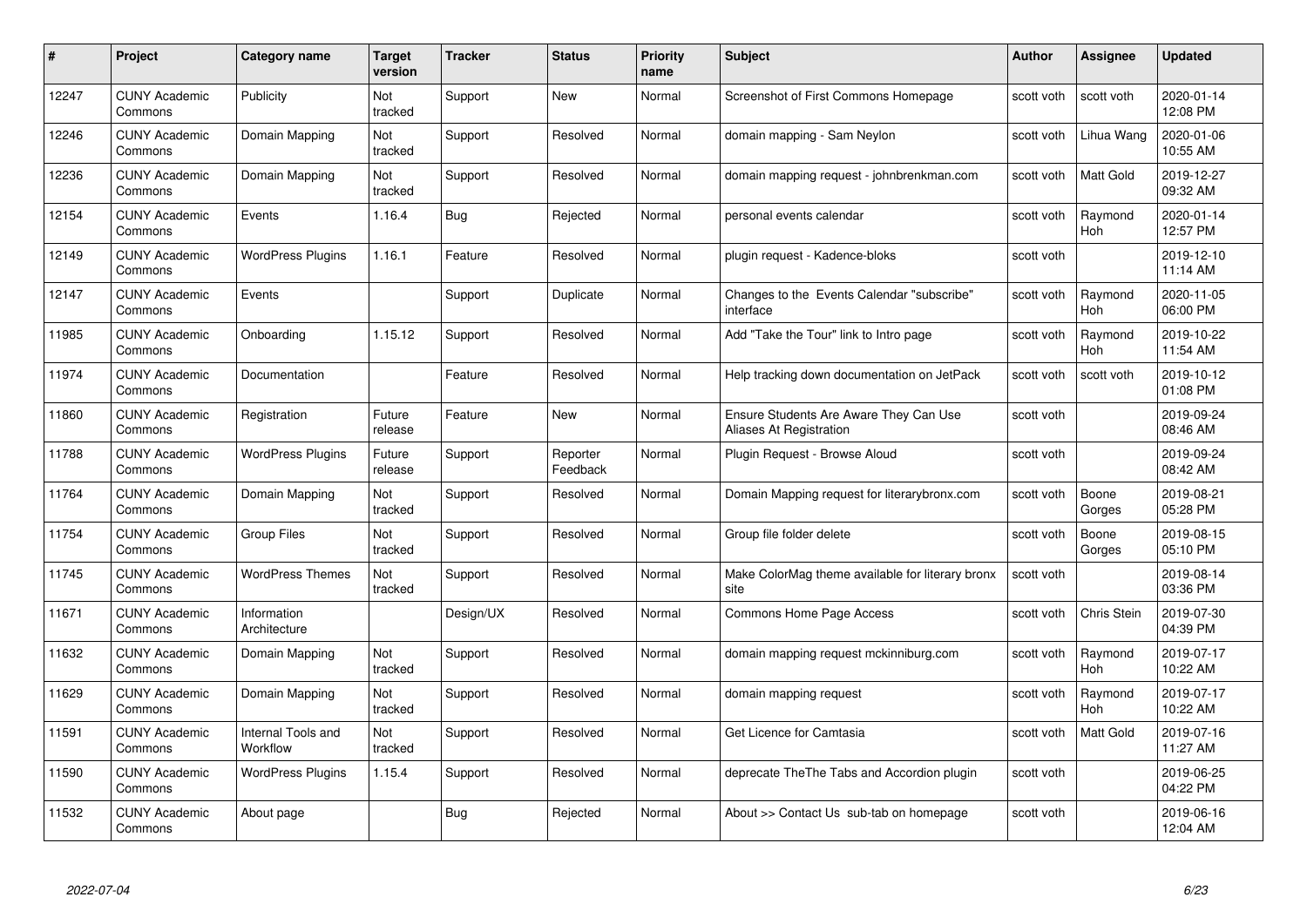| #     | Project                         | <b>Category name</b>     | Target<br>version | <b>Tracker</b> | <b>Status</b>        | <b>Priority</b><br>name | <b>Subject</b>                                                                    | <b>Author</b> | <b>Assignee</b>       | <b>Updated</b>         |
|-------|---------------------------------|--------------------------|-------------------|----------------|----------------------|-------------------------|-----------------------------------------------------------------------------------|---------------|-----------------------|------------------------|
| 11531 | <b>CUNY Academic</b><br>Commons | Events                   | Future<br>release | Feature        | <b>New</b>           | Normal                  | Main Events calendar should include non-public<br>events that user has access to  | scott voth    | Boone<br>Gorges       | 2019-06-11<br>10:00 AM |
| 11530 | <b>CUNY Academic</b><br>Commons | Home Page                | Not<br>tracked    | <b>Bug</b>     | Resolved             | Normal                  | News Tab on homepage                                                              | scott voth    |                       | 2019-06-10<br>02:04 PM |
| 11529 | <b>CUNY Academic</b><br>Commons | Twitter page             | 1.15.3            | <b>Bug</b>     | Resolved             | Normal                  | Twitter sub-menu option showing a lot of blank<br>results                         | scott voth    | Boone<br>Gorges       | 2019-06-10<br>01:04 PM |
| 11524 | <b>CUNY Academic</b><br>Commons | <b>WordPress Themes</b>  | Not<br>tracked    | Support        | Resolved             | Normal                  | theme purchase rights                                                             | scott voth    |                       | 2019-06-06<br>01:43 PM |
| 11506 | <b>CUNY Academic</b><br>Commons | Homepage Slides          | 1.15.5            | Bug            | Resolved             | Normal                  | Home Page Slideshow - blank slide                                                 | scott voth    | Raymond<br><b>Hoh</b> | 2019-07-09<br>02:33 PM |
| 11500 | <b>CUNY Academic</b><br>Commons | Onboarding               | 1.15.4            | Support        | Resolved             | Normal                  | Fix Outdated content and links on intro page                                      | scott voth    | Raymond<br>Hoh        | 2019-06-25<br>04:22 PM |
| 11496 | <b>CUNY Academic</b><br>Commons | <b>Public Portfolio</b>  | 1.15.2            | Support        | New                  | Normal                  | Replace Twitter Icon on Member Portfolio page                                     | scott voth    | Boone<br>Gorges       | 2019-06-06<br>01:03 PM |
| 11495 | <b>CUNY Academic</b><br>Commons | Documentation            | Not<br>tracked    | Documentation  | Resolved             | Normal                  | New Member Intro Page                                                             | scott voth    | scott voth            | 2020-05-14<br>01:12 PM |
| 11493 | <b>CUNY Academic</b><br>Commons | Domain Mapping           | Not<br>tracked    | Support        | Reporter<br>Feedback | Normal                  | Domain Mapping Request - Talia Schaffer                                           | scott voth    | Matt Gold             | 2019-08-06<br>08:39 AM |
| 11394 | <b>CUNY Academic</b><br>Commons |                          |                   | Design/UX      | Rejected             | Normal                  | Help Hyperlink and Help homepage                                                  | scott voth    |                       | 2019-05-17<br>03:45 PM |
| 11393 | CUNY Academic<br>Commons        |                          | Not<br>tracked    | Publicity      | New                  | Normal                  | After 1.15 release, ceate a hero slide and post<br>about adding a site to a group | scott voth    | Patrick<br>Sweeney    | 2019-05-14<br>10:32 AM |
| 11386 | <b>CUNY Academic</b><br>Commons | WordPress - Media        | Not<br>tracked    | Support        | Reporter<br>Feedback | Normal                  | disappearing images                                                               | scott voth    | Boone<br>Gorges       | 2019-05-14<br>10:32 AM |
| 11346 | <b>CUNY Academic</b><br>Commons | Accessibility            | 1.14.11           | Support        | Resolved             | Normal                  | Accessibility issues on Help page                                                 | scott voth    |                       | 2019-04-23<br>11:38 AM |
| 11298 | <b>CUNY Academic</b><br>Commons | Courses                  | 1.16              | Feature        | Resolved             | Normal                  | Explore Ways to Make the "Courses" tab More<br>Interesting                        | scott voth    | Boone<br>Gorges       | 2019-12-04<br>10:51 AM |
| 11277 | <b>CUNY Academic</b><br>Commons | <b>WordPress Themes</b>  | 1.14.10           | Support        | Resolved             | High                    | Bridge Theme is broken                                                            | scott voth    | Matt Gold             | 2019-03-28<br>10:07 AM |
| 11276 | <b>CUNY Academic</b><br>Commons | <b>WordPress Plugins</b> |                   | Support        | Resolved             | Normal                  | unable to embed PDF with PDF Embedder                                             | scott voth    |                       | 2019-05-14<br>05:03 PM |
| 11190 | <b>CUNY Academic</b><br>Commons | Domain Mapping           |                   | Support        | Resolved             | Normal                  | Domain Mapping Request - Kate Culkin                                              | scott voth    | Boone<br>Gorges       | 2019-03-16<br>10:01 AM |
| 11175 | <b>CUNY Academic</b><br>Commons | <b>WordPress Plugins</b> | Not<br>tracked    | Support        | Resolved             | Normal                  | unsubscribe action not working with Tribulant<br>newsletter plugin                | scott voth    |                       | 2019-02-28<br>04:40 PM |
| 11173 | <b>CUNY Academic</b><br>Commons | Documentation            |                   | Support        | Resolved             | Normal                  | <b>Accessibility Checker</b>                                                      | scott voth    | Boone<br>Gorges       | 2019-02-26<br>11:00 PM |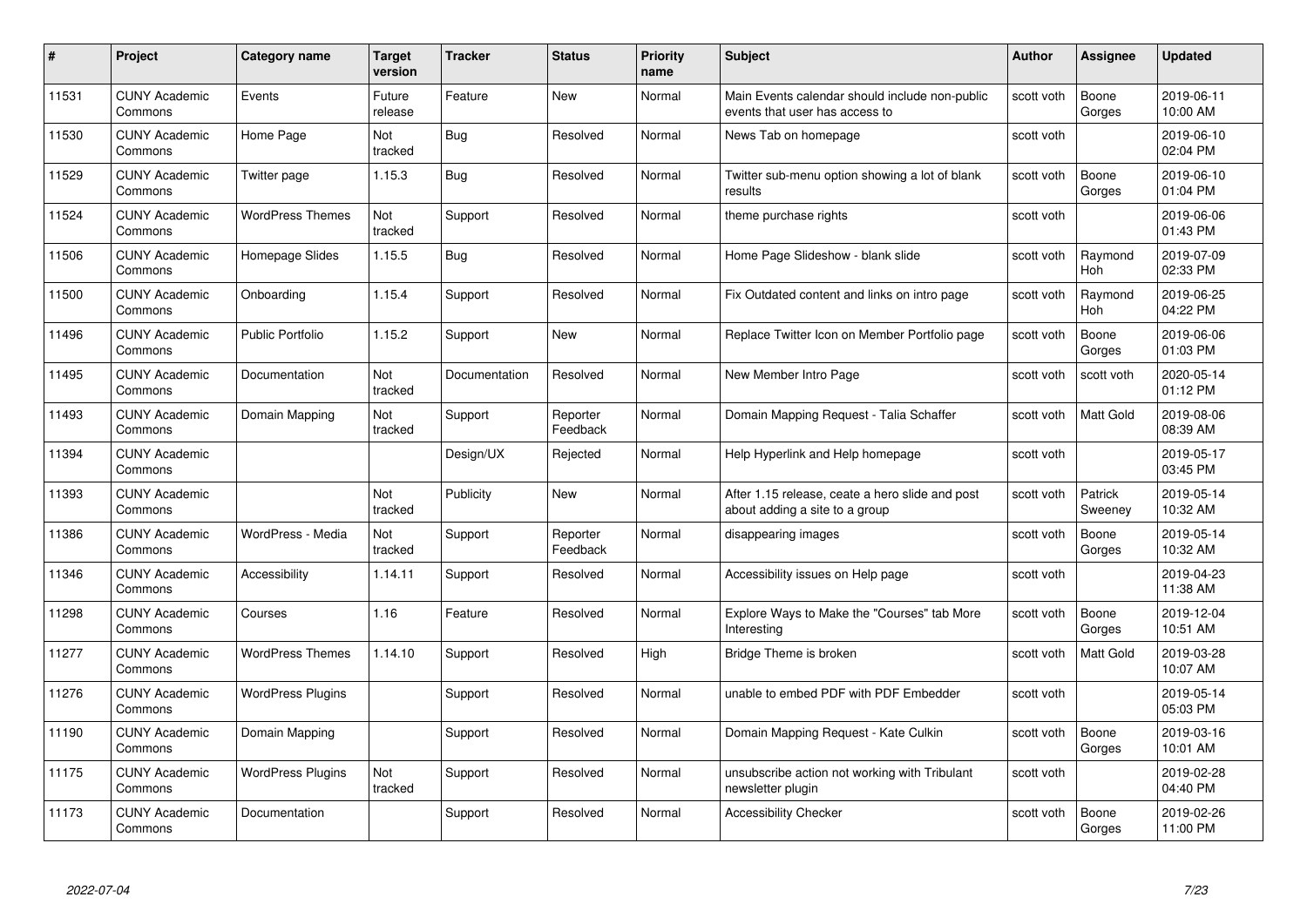| #     | Project                         | <b>Category name</b>     | Target<br>version | <b>Tracker</b> | <b>Status</b>        | <b>Priority</b><br>name | <b>Subject</b>                                                              | <b>Author</b> | <b>Assignee</b>       | <b>Updated</b>         |
|-------|---------------------------------|--------------------------|-------------------|----------------|----------------------|-------------------------|-----------------------------------------------------------------------------|---------------|-----------------------|------------------------|
| 11135 | <b>CUNY Academic</b><br>Commons | WordPress (misc)         | 1.14.7            | Support        | Resolved             | Normal                  | Add Handler for Piktochart                                                  | scott voth    | Raymond<br><b>Hoh</b> | 2019-02-26<br>02:04 PM |
| 11038 | <b>CUNY Academic</b><br>Commons | <b>WordPress Plugins</b> | 1.14.6            | Feature        | Resolved             | Normal                  | Sutori question                                                             | scott voth    | Raymond<br><b>Hoh</b> | 2019-02-12<br>11:28 AM |
| 11037 | <b>CUNY Academic</b><br>Commons | <b>WordPress Plugins</b> | 1.14.6            | Feature        | Resolved             | Normal                  | Padlet embeds                                                               | scott voth    | Raymond<br>Hoh        | 2019-02-12<br>11:28 AM |
| 11036 | <b>CUNY Academic</b><br>Commons | <b>WordPress Plugins</b> | 1.14.6            | Feature        | Resolved             | Normal                  | Voicethread embed support                                                   | scott voth    | Raymond<br>Hoh        | 2019-02-12<br>11:28 AM |
| 10982 | <b>CUNY Academic</b><br>Commons | Domain Mapping           | Not<br>tracked    | Support        | Reporter<br>Feedback | Normal                  | <b>CNAME</b> question                                                       | scott voth    |                       | 2019-01-22<br>04:29 PM |
| 10860 | <b>CUNY Academic</b><br>Commons | Domain Mapping           | Not<br>tracked    | Support        | Resolved             | Normal                  | domain mapping for Leah Feder                                               | scott voth    | Matt Gold             | 2019-01-10<br>01:37 PM |
| 10858 | <b>CUNY Academic</b><br>Commons |                          | 1.14.3            | Support        | Resolved             | Normal                  | deprecate WP Post to PDF plugin                                             | scott voth    |                       | 2018-12-26<br>10:33 AM |
| 10839 | <b>CUNY Academic</b><br>Commons | About page               | Not<br>tracked    | Support        | New                  | Normal                  | <b>Mission Statement Needs Revision</b>                                     | scott voth    | Matt Gold             | 2018-12-26<br>10:58 AM |
| 10796 | <b>CUNY Academic</b><br>Commons | Domain Mapping           | Not<br>tracked    | Support        | Resolved             | Normal                  | domain mapping request - BMCC OER                                           | scott voth    | Matt Gold             | 2018-12-06<br>07:47 PM |
| 10792 | <b>CUNY Academic</b><br>Commons | <b>WordPress Plugins</b> | 1.14.2            | Support        | Resolved             | Normal                  | sexgenlabs site - Elementor + Glossary + creative<br>commons license widget | scott voth    | Raymond<br>Hoh        | 2018-12-11<br>11:14 AM |
| 10749 | CUNY Academic<br>Commons        | <b>WordPress Plugins</b> |                   | Support        | Duplicate            | Normal                  | Plugin Request - H5P                                                        | scott voth    |                       | 2018-11-26<br>03:22 PM |
| 10679 | <b>CUNY Academic</b><br>Commons | Server                   |                   | Bug            | Rejected             | Normal                  | Site response time                                                          | scott voth    |                       | 2018-11-08<br>05:43 PM |
| 10529 | <b>CUNY Academic</b><br>Commons | <b>WordPress Plugins</b> | 1.13.12           | Support        | Resolved             | Normal                  | Plugin Request -<br>https://wordpress.org/plugins/sign-up-sheets/           | scott voth    |                       | 2018-10-23<br>11:36 AM |
| 10528 | <b>CUNY Academic</b><br>Commons | Domain Mapping           |                   | Support        | Rejected             | Normal                  | domain Mapping request for Kelly Josephs Baker                              | scott voth    |                       | 2018-10-15<br>11:20 AM |
| 10354 | <b>CUNY Academic</b><br>Commons | Public Portfolio         | Future<br>release | Feature        | <b>New</b>           | Normal                  | Opt out of Having a Profile Page                                            | scott voth    | Chris Stein           | 2020-05-12<br>10:43 AM |
| 10348 | <b>CUNY Academic</b><br>Commons | <b>WordPress Plugins</b> | 1.13.10           | Support        | Resolved             | Normal                  | <b>Remove Outdated Plugins</b>                                              | scott voth    |                       | 2018-09-25<br>11:00 AM |
| 10345 | <b>CUNY Academic</b><br>Commons | <b>WordPress Plugins</b> | 1.13.10           | Support        | Resolved             | Normal                  | Remove "Sociable" Plugin                                                    | scott voth    |                       | 2018-09-25<br>10:54 AM |
| 10344 | <b>CUNY Academic</b><br>Commons | <b>WordPress Plugins</b> | 1.13.10           | Support        | Resolved             | Normal                  | Twitter Plugins that are outdated                                           | scott voth    |                       | 2018-09-25<br>10:50 AM |
| 10226 | <b>CUNY Academic</b><br>Commons | Courses                  | Future<br>release | Feature        | <b>New</b>           | Normal                  | Add "My Courses" to drop down list                                          | scott voth    | Boone<br>Gorges       | 2021-11-19<br>12:42 PM |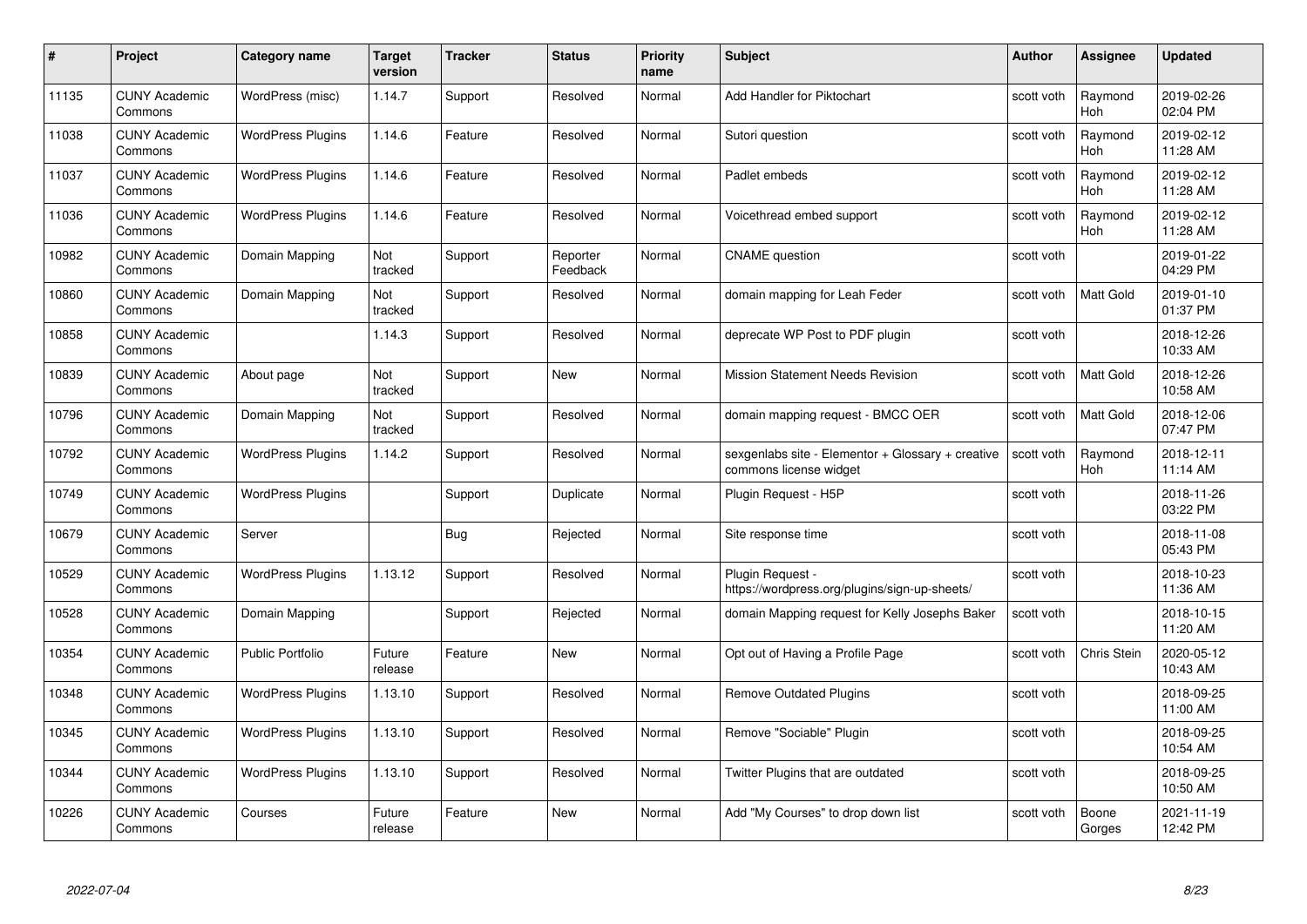| #     | Project                         | <b>Category name</b>       | Target<br>version | <b>Tracker</b> | <b>Status</b> | <b>Priority</b><br>name | <b>Subject</b>                                                                          | <b>Author</b> | <b>Assignee</b>   | <b>Updated</b>         |
|-------|---------------------------------|----------------------------|-------------------|----------------|---------------|-------------------------|-----------------------------------------------------------------------------------------|---------------|-------------------|------------------------|
| 10225 | <b>CUNY Academic</b><br>Commons | <b>BuddyPress Docs</b>     | 1.13.8            | Bug            | Resolved      | Normal                  | BuddyPress doc disappeared after being created<br>by Maura Smale                        | scott voth    | Boone<br>Gorges   | 2018-08-27<br>09:00 AM |
| 10180 | <b>CUNY Academic</b><br>Commons | Domain Mapping             | 1.13.8            | Support        | Resolved      | Normal                  | domain mapping request - Kelle Cruz                                                     | scott voth    | <b>Matt Gold</b>  | 2018-08-29<br>03:23 PM |
| 10173 | <b>CUNY Academic</b><br>Commons | <b>WordPress Plugins</b>   | 1.13.8            | Support        | Resolved      | Normal                  | Plugin Reguest - MapMaker Enhanced Google<br>Maps                                       | scott voth    |                   | 2018-08-23<br>08:07 AM |
| 10171 | <b>CUNY Academic</b><br>Commons | WordPress (misc)           | Not<br>tracked    | Support        | Resolved      | Normal                  | <b>Migration Question</b>                                                               | scott voth    |                   | 2018-09-12<br>01:48 PM |
| 10170 | <b>CUNY Academic</b><br>Commons | Non-CUNY sign up<br>codes  | Not<br>tracked    | Support        | Resolved      | Normal                  | Non CUNY Membership request                                                             | scott voth    | <b>Matt Gold</b>  | 2018-08-17<br>02:28 PM |
| 10112 | <b>CUNY Academic</b><br>Commons | <b>WordPress Plugins</b>   | 1.13.7            | Support        | Resolved      | Normal                  | plugin request - Elementor                                                              | scott voth    |                   | 2018-08-06<br>01:45 PM |
| 10111 | <b>CUNY Academic</b><br>Commons | <b>WordPress Plugins</b>   | 1.13.7            | Support        | Resolved      | Normal                  | Plugin request - Glossary                                                               | scott voth    |                   | 2018-08-06<br>01:44 PM |
| 10107 | <b>CUNY Academic</b><br>Commons | <b>WordPress Plugins</b>   | 1.13.8            | Support        | Resolved      | Normal                  | Plugin request - WP Featherlight                                                        | scott voth    | <b>Fred Meyer</b> | 2018-08-29<br>05:39 PM |
| 10106 | <b>CUNY Academic</b><br>Commons | <b>WordPress Plugins</b>   | 1.13.7            | Support        | Resolved      | Normal                  | Plugin request - Better Font Awesome                                                    | scott voth    |                   | 2018-08-06<br>01:38 PM |
| 10105 | <b>CUNY Academic</b><br>Commons | <b>WordPress Plugins</b>   | 1.13.7            | Support        | Resolved      | Normal                  | Plugin request: Custom Post Type Widget                                                 | scott voth    |                   | 2018-08-06<br>01:35 PM |
| 10104 | CUNY Academic<br>Commons        | <b>WordPress Plugins</b>   | 1.13.8            | Support        | Resolved      | Normal                  | Plugin request - Advanced Custom Fields PRO                                             | scott voth    | <b>Fred Meyer</b> | 2018-08-29<br>05:39 PM |
| 10086 | <b>CUNY Academic</b><br>Commons | <b>WordPress Plugins</b>   | 1.13.7            | Support        | Resolved      | Normal                  | plugin request - Custom Facebook Feed                                                   | scott voth    |                   | 2018-08-06<br>01:29 PM |
| 10071 | <b>CUNY Academic</b><br>Commons | WordPress (misc)           | Not<br>tracked    | <b>Bug</b>     | Resolved      | Normal                  | News Site not displaying                                                                | scott voth    |                   | 2018-07-30<br>01:19 PM |
| 10051 | <b>CUNY Academic</b><br>Commons | <b>Email Notifications</b> | 1.13.8            | <b>Bug</b>     | Resolved      | Normal                  | Tweets and email notifications are not being<br>generated from posts on OpenAtCUNY site | scott voth    | Raymond<br>Hoh    | 2018-08-28<br>12:08 PM |
| 10000 | <b>CUNY Academic</b><br>Commons | Performance                | Not<br>tracked    | <b>Bug</b>     | Resolved      | Normal                  | Pages display correctly but cannot edit them                                            | scott voth    | Boone<br>Gorges   | 2018-07-13<br>12:31 PM |
| 9959  | <b>CUNY Academic</b><br>Commons | <b>WordPress Plugins</b>   |                   | <b>Bug</b>     | Resolved      | Normal                  | Carto Map embed issue                                                                   | scott voth    |                   | 2018-06-22<br>07:00 PM |
| 9878  | <b>CUNY Academic</b><br>Commons | <b>WordPress Plugins</b>   | 1.13.3            | Support        | Resolved      | Normal                  | Popup Maker plugin problems                                                             | scott voth    | Raymond<br>Hoh    | 2018-06-06<br>10:44 AM |
| 9837  | <b>CUNY Academic</b><br>Commons | Homepage Slides            | Not<br>tracked    | Support        | Resolved      | Normal                  | Lost access to create hero slides                                                       | scott voth    | scott voth        | 2018-05-25<br>10:57 AM |
| 9794  | <b>CUNY Academic</b><br>Commons | Domain Mapping             | Not<br>tracked    | Support        | Resolved      | Normal                  | domain Mapping request - Joseph Reynolds Van<br>Der Naald                               | scott voth    | Boone<br>Gorges   | 2018-05-22<br>01:54 PM |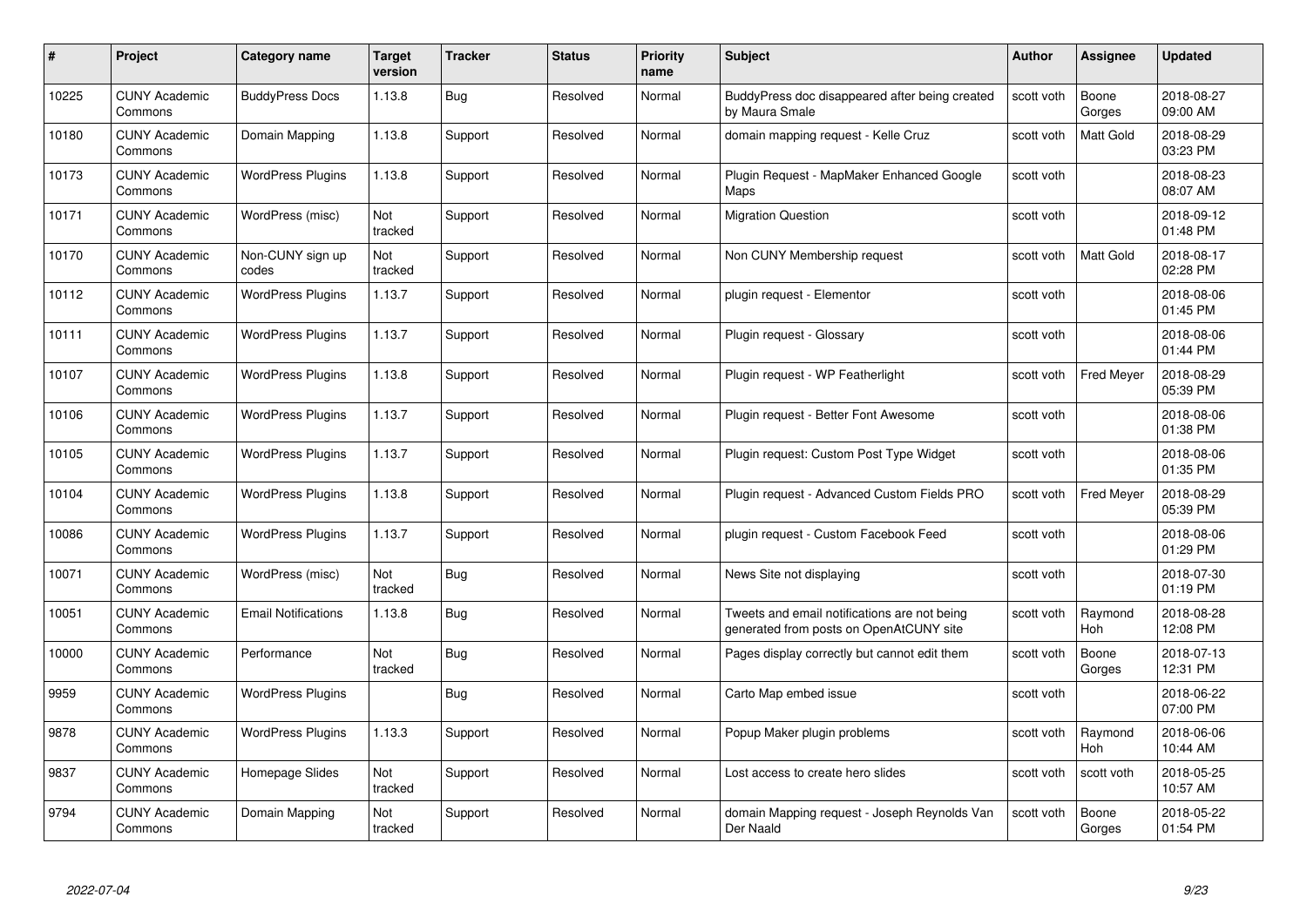| #    | Project                         | <b>Category name</b>     | Target<br>version | <b>Tracker</b> | <b>Status</b>        | <b>Priority</b><br>name | <b>Subject</b>                                                                       | <b>Author</b> | <b>Assignee</b> | <b>Updated</b>         |
|------|---------------------------------|--------------------------|-------------------|----------------|----------------------|-------------------------|--------------------------------------------------------------------------------------|---------------|-----------------|------------------------|
| 9776 | <b>CUNY Academic</b><br>Commons | <b>WordPress Themes</b>  |                   | Support        | Rejected             | Normal                  | Theme Request - Pilot Fish                                                           | scott voth    |                 | 2018-05-17<br>02:36 PM |
| 9750 | <b>CUNY Academic</b><br>Commons | Analytics                | Not<br>tracked    | Support        | Resolved             | Normal                  | MESTC - arabstages.org - google analytics have<br>stopped working after last release | scott voth    | scott voth      | 2018-05-11<br>09:34 AM |
| 9745 | <b>CUNY Academic</b><br>Commons | Commons In A Box         | Not<br>tracked    | Support        | Resolved             | Normal                  | Commons in a Box - Query monitor                                                     | scott voth    |                 | 2018-05-09<br>01:24 PM |
| 9707 | <b>CUNY Academic</b><br>Commons | commonsinabox.org        |                   | Support        | Resolved             | Normal                  | CommonsinaBox.org DEV admin not responding                                           | scott voth    |                 | 2018-05-07<br>10:38 AM |
| 9685 | CUNY Academic<br>Commons        | <b>WordPress Plugins</b> | 1.13.1            | Support        | Resolved             | Normal                  | Plugin Request - Popup-Maker                                                         | scott voth    |                 | 2018-05-08<br>10:52 AM |
| 9675 | <b>CUNY Academic</b><br>Commons | WordPress (misc)         |                   | Support        | Resolved             | Normal                  | Upload html file to new labor forum site                                             | scott voth    |                 | 2018-04-30<br>09:15 PM |
| 9572 | <b>CUNY Academic</b><br>Commons | <b>WordPress Plugins</b> | 1.12.13           | Support        | Resolved             | Normal                  | WordPress Plugin Request - Compact WP Audio<br>Player                                | scott voth    | Boone<br>Gorges | 2018-04-24<br>10:10 AM |
| 9538 | <b>CUNY Academic</b><br>Commons | Analytics                | Not<br>tracked    | Support        | Resolved             | Normal                  | collecting Google Analytics for mapped Domains                                       | scott voth    | Boone<br>Gorges | 2018-04-27<br>09:23 AM |
| 9515 | <b>CUNY Academic</b><br>Commons | <b>WordPress Plugins</b> | Not<br>tracked    | <b>Bug</b>     | Reporter<br>Feedback | Normal                  | Text to Speech plugin - "More Slowly" checkbox<br>not working                        | scott voth    | Boone<br>Gorges | 2018-06-13<br>02:26 PM |
| 9370 | <b>CUNY Academic</b><br>Commons | <b>WordPress Plugins</b> | 1.12.11           | Support        | Resolved             | Normal                  | Text to Speech plugin                                                                | scott voth    | Boone<br>Gorges | 2018-03-27<br>12:47 PM |
| 9221 | CUNY Academic<br>Commons        | <b>WordPress Plugins</b> | 1.16.6            | Support        | Resolved             | Normal                  | Plugin Request - Quiz and Survey Master                                              | scott voth    |                 | 2020-02-25<br>10:55 AM |
| 9217 | <b>CUNY Academic</b><br>Commons | <b>WordPress Plugins</b> | 1.12.9            | Support        | Resolved             | Normal                  | Plugin Request - Text to Speech Widget                                               | scott voth    |                 | 2018-02-27<br>11:05 AM |
| 9053 | <b>CUNY Academic</b><br>Commons | <b>WordPress Plugins</b> | 1.12.6            | Support        | Resolved             | Normal                  | WPBakery Visual Composer plugin Not Working                                          | scott voth    |                 | 2018-01-09<br>07:50 PM |
| 8876 | <b>CUNY Academic</b><br>Commons | cuny.is                  | 1.12.1            | <b>Bug</b>     | Resolved             | Normal                  | Groups cannot select cuny is URL that matches<br>their group slug exactly            | scott voth    | Boone<br>Gorges | 2017-11-01<br>03:06 PM |
| 8859 | <b>CUNY Academic</b><br>Commons |                          | Not<br>tracked    | Support        | Resolved             | Normal                  | Hero Slide Permissions                                                               | scott voth    |                 | 2017-10-26<br>09:59 AM |
| 8706 | <b>CUNY Academic</b><br>Commons | <b>WordPress Plugins</b> | 1.11.13           | Support        | Resolved             | Normal                  | Plugin Request - Accordion Slider lite                                               | scott voth    |                 | 2017-09-22<br>10:01 AM |
| 8683 | <b>CUNY Academic</b><br>Commons | WordPress (misc)         | 1.11.12           | Support        | Resolved             | Normal                  | site banner getting overlaid by black WordPress<br>nav bar                           | scott voth    |                 | 2017-09-11<br>09:32 PM |
| 8624 | <b>CUNY Academic</b><br>Commons | Domain Mapping           | Not<br>tracked    | Support        | Resolved             | Normal                  | domain mapping request                                                               | scott voth    | Boone<br>Gorges | 2017-10-05<br>12:50 PM |
| 8602 | CUNY Academic<br>Commons        | WordPress - Media        |                   | Support        | Duplicate            | Normal                  | Member not able to access Media tab on site                                          | scott voth    | Boone<br>Gorges | 2017-08-29<br>11:54 AM |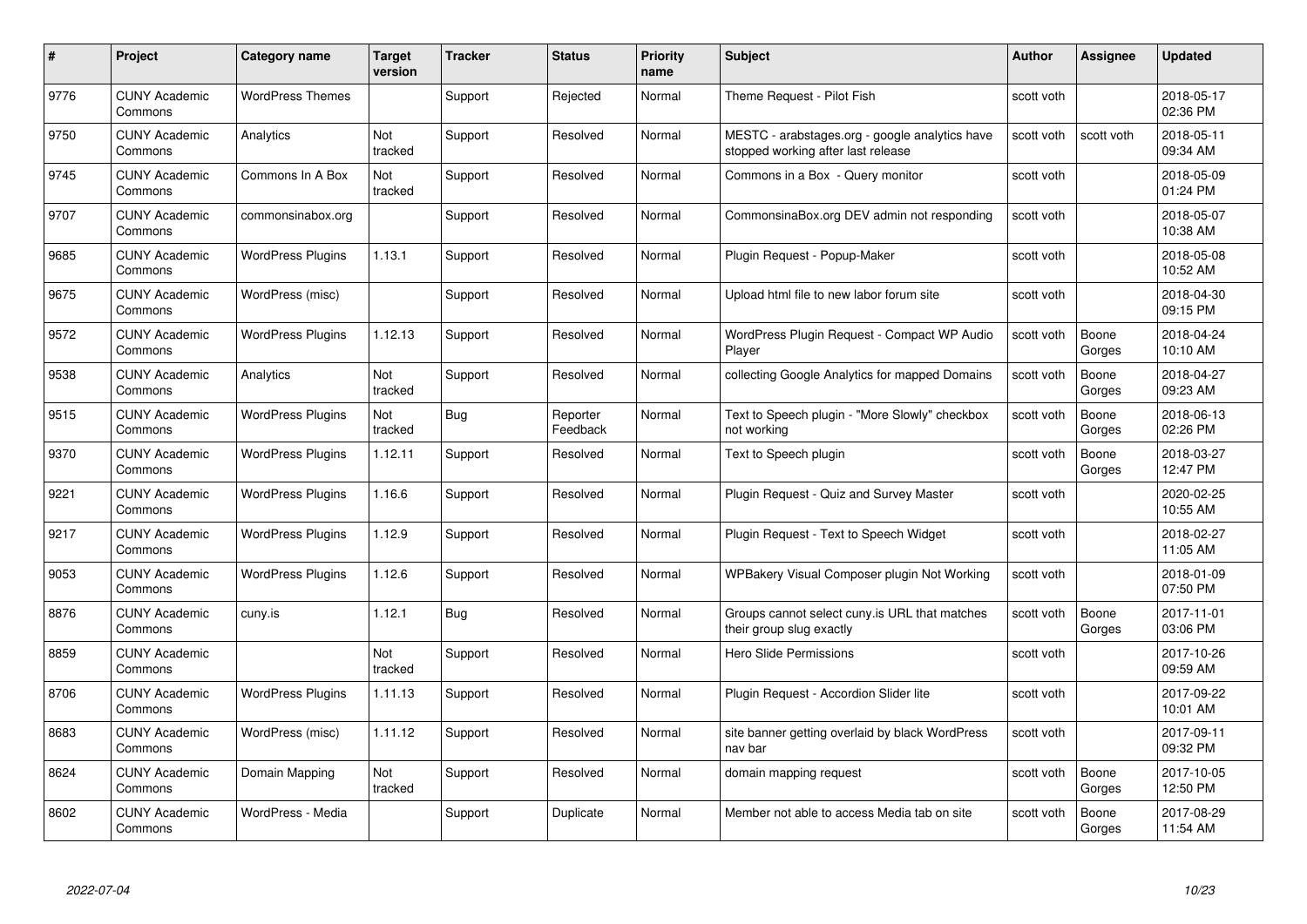| #    | Project                         | <b>Category name</b>     | Target<br>version | <b>Tracker</b> | <b>Status</b> | <b>Priority</b><br>name | <b>Subject</b>                                               | <b>Author</b> | <b>Assignee</b> | <b>Updated</b>         |
|------|---------------------------------|--------------------------|-------------------|----------------|---------------|-------------------------|--------------------------------------------------------------|---------------|-----------------|------------------------|
| 8589 | <b>CUNY Academic</b><br>Commons | Homepage Slides          | Not<br>tracked    | Support        | Resolved      | Normal                  | lost privileges to create hero slide                         | scott voth    | scott voth      | 2017-08-28<br>03:16 PM |
| 8475 | <b>CUNY Academic</b><br>Commons | <b>WordPress Themes</b>  | 1.11.9            | Support        | Resolved      | Normal                  | fix typo in child theme                                      | scott voth    | Boone<br>Gorges | 2017-08-08<br>04:31 PM |
| 8454 | <b>CUNY Academic</b><br>Commons | <b>WordPress Plugins</b> | 1.11.9            | Support        | Resolved      | Normal                  | activate WP Bakery Visual Composer plugin for<br>child theme | scott voth    | Boone<br>Gorges | 2017-08-10<br>02:09 PM |
| 8427 | <b>CUNY Academic</b><br>Commons | <b>WordPress Themes</b>  | 1.11.8            | Support        | Resolved      | Normal                  | child theme request for Short Docs                           | scott voth    | Boone<br>Gorges | 2017-08-01<br>10:13 PM |
| 8325 | <b>CUNY Academic</b><br>Commons | Server                   | Not<br>tracked    | Support        | Resolved      | Normal                  | intermittent server issues                                   | scott voth    | Boone<br>Gorges | 2017-07-01<br>10:57 AM |
| 8153 | <b>CUNY Academic</b><br>Commons | Homepage Slides          |                   | Bug            | Resolved      | Normal                  | Hero Slide Permissions                                       | scott voth    | Boone<br>Gorges | 2017-05-17<br>08:29 PM |
| 8149 | <b>CUNY Academic</b><br>Commons | <b>WordPress Plugins</b> | 1.11              | Support        | Resolved      | Normal                  | Plugin Request - YouTube                                     | scott voth    | Boone<br>Gorges | 2017-05-15<br>09:54 AM |
| 7955 | <b>CUNY Academic</b><br>Commons | <b>User Experience</b>   |                   | Design/UX      | Rejected      | Normal                  | Groups and Sites tabs                                        | scott voth    | Chris Stein     | 2017-10-11<br>11:31 AM |
| 7954 | <b>CUNY Academic</b><br>Commons | WordPress (misc)         | Not<br>tracked    | Support        | Resolved      | Normal                  | Public site not showing up in "Sites"                        | scott voth    | Boone<br>Gorges | 2017-11-15<br>11:01 AM |
| 7894 | <b>CUNY Academic</b><br>Commons | Group Forums             |                   | Bug            | Duplicate     | Normal                  | Forum topics not showing former content                      | scott voth    | Boone<br>Gorges | 2017-04-02<br>06:30 PM |
| 7892 | CUNY Academic<br>Commons        | Commons In A Box         |                   | Bug            | Rejected      | Normal                  | CBOX - Group widget filter links overlap widget<br>title     | scott voth    | Boone<br>Gorges | 2017-04-04<br>10:16 AM |
| 7883 | <b>CUNY Academic</b><br>Commons | <b>WordPress Plugins</b> |                   | Feature        | Rejected      | Normal                  | plugin request                                               | scott voth    | Boone<br>Gorges | 2017-04-01<br>11:10 AM |
| 7870 | <b>CUNY Academic</b><br>Commons | <b>WordPress Plugins</b> | 1.10.15           | Feature        | Resolved      | Normal                  | Plugin request: Smush It                                     | scott voth    | Boone<br>Gorges | 2017-03-31<br>10:28 AM |
| 7810 | <b>CUNY Academic</b><br>Commons | <b>WordPress Themes</b>  | 1.10.15           | Support        | Resolved      | Normal                  | Brunelleschi theme deprecation                               | scott voth    |                 | 2017-03-27<br>10:38 AM |
| 7802 | <b>CUNY Academic</b><br>Commons |                          |                   | Support        | Duplicate     | Normal                  | SPS Faculty site stopped receiving notifications             | scott voth    |                 | 2017-03-16<br>05:33 PM |
| 7738 | <b>CUNY Academic</b><br>Commons | <b>WordPress Plugins</b> | 1.10.12           | Feature        | Resolved      | Normal                  | Image Attribution Tagger                                     | scott voth    |                 | 2017-03-02<br>02:22 PM |
| 7722 | <b>CUNY Academic</b><br>Commons | User Experience          | Not<br>tracked    | Design/UX      | Abandoned     | Normal                  | Password Reset Issues                                        | scott voth    | scott voth      | 2017-12-04<br>10:16 AM |
| 7625 | <b>CUNY Academic</b><br>Commons | Registration             | Not<br>tracked    | <b>Bug</b>     | Resolved      | Normal                  | User unable to register - gets "Forbidden"<br>message        | scott voth    |                 | 2017-11-15<br>01:44 PM |
| 7343 | CUNY Academic<br>Commons        | commonsinabox.org        | Not<br>tracked    | <b>Bug</b>     | Resolved      | Normal                  | commonsinabox.org - unable to access backend                 | scott voth    |                 | 2017-01-06<br>11:58 AM |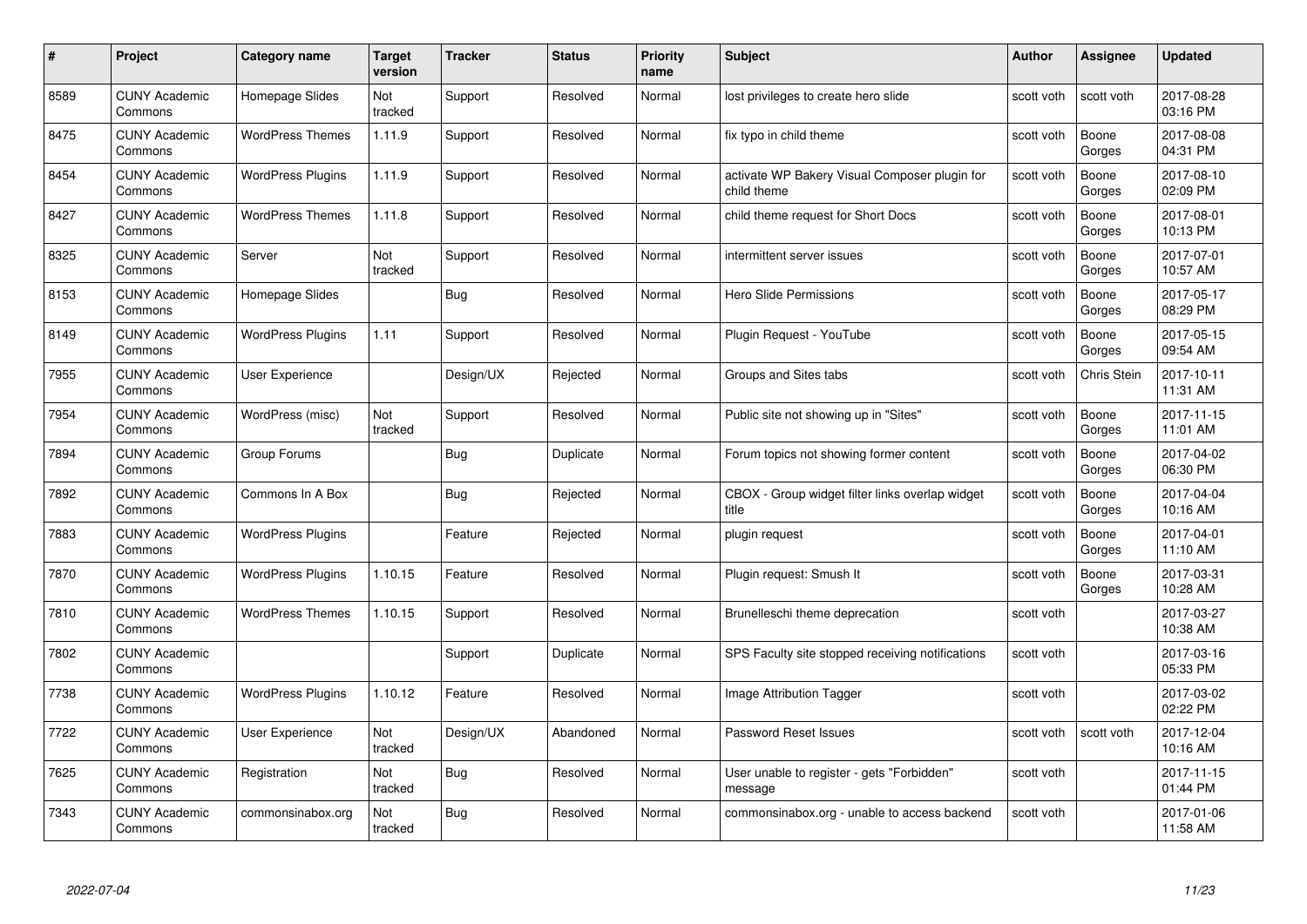| #    | Project                         | Category name              | Target<br>version | <b>Tracker</b> | <b>Status</b> | <b>Priority</b><br>name | <b>Subject</b>                                                        | <b>Author</b> | <b>Assignee</b>       | <b>Updated</b>         |
|------|---------------------------------|----------------------------|-------------------|----------------|---------------|-------------------------|-----------------------------------------------------------------------|---------------|-----------------------|------------------------|
| 7295 | <b>CUNY Academic</b><br>Commons | commonsinabox.org          | Not<br>tracked    | Support        | Resolved      | High                    | commonsinabox.org performance issues                                  | scott voth    |                       | 2017-01-03<br>10:52 AM |
| 7289 | <b>CUNY Academic</b><br>Commons | <b>WordPress Plugins</b>   | Future<br>release | Support        | Abandoned     | Normal                  | OHMS - Metadata Synchronizer - Cynthia Tobar<br>Oral Histories        | scott voth    | Boone<br>Gorges       | 2018-07-22<br>01:22 PM |
| 6905 | <b>CUNY Academic</b><br>Commons | Domain Mapping             | Not<br>tracked    | Support        | Rejected      | Normal                  | domain mapping - Approaching Dance conference                         | scott voth    | Boone<br>Gorges       | 2017-11-15<br>11:09 AM |
| 6542 | <b>CUNY Academic</b><br>Commons | Group Forums               | 1.10              | Bug            | Resolved      | Normal                  | Embedded image's caption is not rendering -<br>Commons 1.10 testing   | scott voth    | Raymond<br><b>Hoh</b> | 2016-11-01<br>10:59 AM |
| 6539 | <b>CUNY Academic</b><br>Commons | Events                     | 1.10              | Bug            | Resolved      | Normal                  | Event Room numbers don't seem to be persisted<br>Commons 1.10 testing | scott voth    | Boone<br>Gorges       | 2016-10-31<br>04:23 PM |
| 6536 | <b>CUNY Academic</b><br>Commons | <b>Email Notifications</b> | 1.10              | Bug            | Resolved      | Normal                  | HTML not rendering (Sunday, 12:30 - 1:15PM) -<br>Commons 1.10 Testing | scott voth    | Raymond<br>Hoh        | 2016-11-07<br>10:49 AM |
| 6515 | <b>CUNY Academic</b><br>Commons | Homepage Slides            |                   | <b>Bug</b>     | Resolved      | Normal                  | Gallery Posts (i.e. Hero slides) are Not Working                      | scott voth    | scott voth            | 2019-09-23<br>03:01 PM |
| 6512 | <b>CUNY Academic</b><br>Commons | Homepage Slides            | Not<br>tracked    | Support        | Resolved      | Normal                  | Lost permissions to Create Hero slides                                | scott voth    | scott voth            | 2016-10-27<br>11:00 PM |
| 6383 | <b>CUNY Academic</b><br>Commons | Domain Mapping             | Not<br>tracked    | Support        | Resolved      | Normal                  | Domain Mapping request - Azriel Genack                                | scott voth    | Boone<br>Gorges       | 2016-10-21<br>03:48 PM |
| 6184 | <b>CUNY Academic</b><br>Commons | commonsinabox.org          | Not<br>tracked    | Bug            | Resolved      | Normal                  | CBOX Confirm User Registration plugin                                 | scott voth    | Raymond<br>Hoh        | 2018-09-12<br>01:50 PM |
| 6181 | <b>CUNY Academic</b><br>Commons | Membership                 |                   | Support        | Resolved      | Normal                  | Membership Request - Hunter Alum                                      | scott voth    | Matt Gold             | 2016-10-10<br>06:43 PM |
| 6178 | <b>CUNY Academic</b><br>Commons | <b>WordPress Plugins</b>   |                   | Bug            | Rejected      | Normal                  | Social Sharing via JetPack Not Working                                | scott voth    | Daniel Jones          | 2017-05-01<br>10:24 PM |
| 6135 | <b>CUNY Academic</b><br>Commons | Domain Mapping             | Not<br>tracked    | Support        | Resolved      | Normal                  | domain mapping - Patrick Sweeney                                      | scott voth    | <b>Matt Gold</b>      | 2016-10-12<br>11:41 AM |
| 6134 | <b>CUNY Academic</b><br>Commons | Domain Mapping             | Not<br>tracked    | Support        | Abandoned     | Normal                  | domain mapping - mellon faculty diversity                             | scott voth    | scott voth            | 2017-03-26<br>11:22 AM |
| 6111 | <b>CUNY Academic</b><br>Commons | Registration               |                   | Support        | Resolved      | Normal                  | Manually Activate Member Account - Sunjum<br>Hussain                  | scott voth    |                       | 2016-10-11<br>08:21 PM |
| 6110 | <b>CUNY Academic</b><br>Commons | cuny.is                    |                   | Support        | Resolved      | Normal                  | cuny.is Request                                                       | scott voth    | Sarah<br>Morgano      | 2016-10-03<br>03:03 AM |
| 6000 | <b>CUNY Academic</b><br>Commons | <b>WordPress Plugins</b>   | 1.9.27            | <b>Bug</b>     | Resolved      | Normal                  | Unconfirmed Users Plugin is visible on all sites                      | scott voth    | Boone<br>Gorges       | 2016-09-11<br>09:10 PM |
| 5885 | <b>CUNY Academic</b><br>Commons | <b>WordPress Plugins</b>   | 1.9.24            | Support        | Resolved      | Normal                  | Plugin Request - Knight Lab Timeline                                  | scott voth    | Boone<br>Gorges       | 2016-08-11<br>10:56 PM |
| 5846 | <b>CUNY Academic</b><br>Commons | Membership                 |                   | Support        | Resolved      | Normal                  | Add Undergraduate Member to the Commons                               | scott voth    | <b>Matt Gold</b>      | 2016-07-27<br>08:28 AM |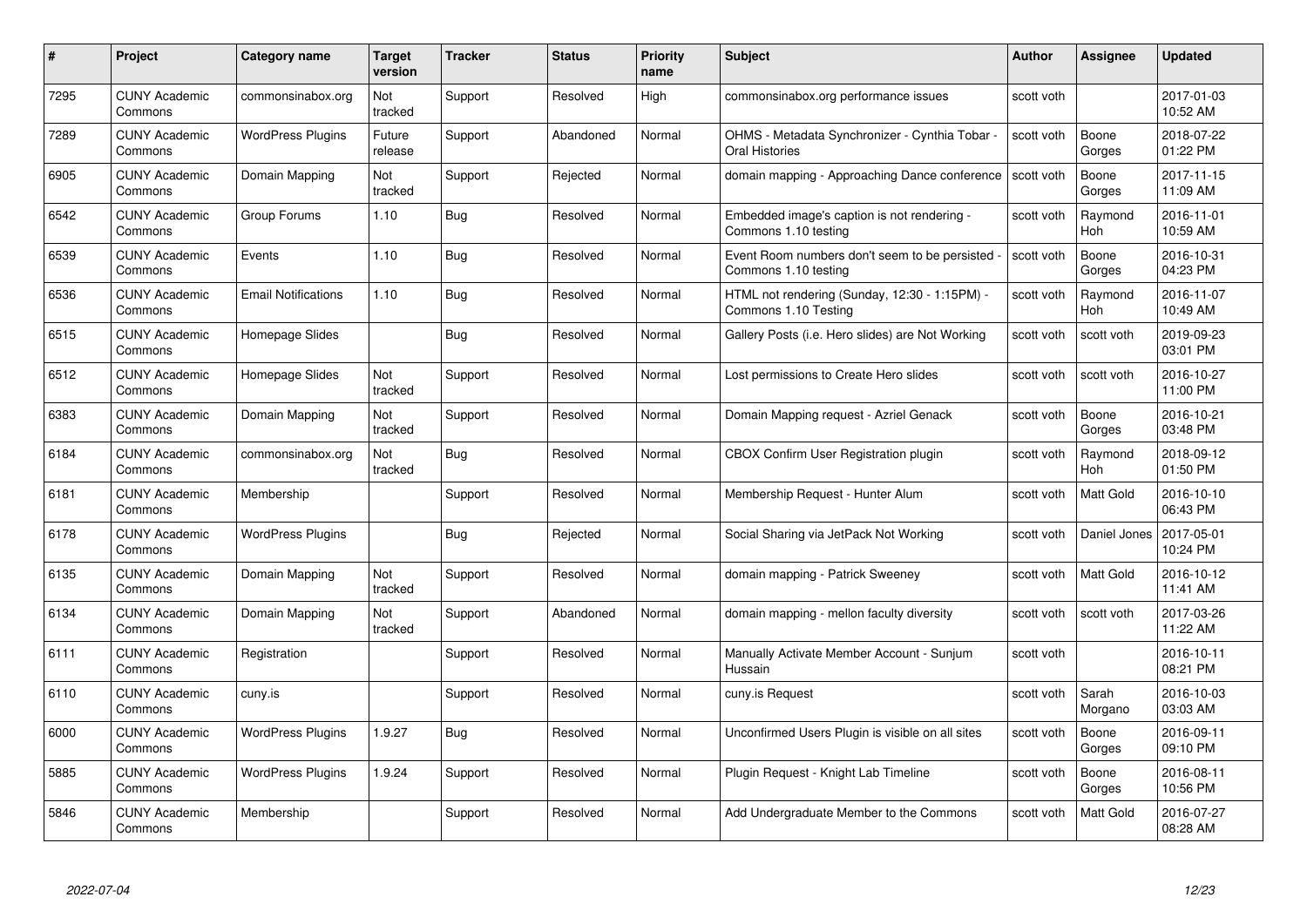| #    | Project                         | <b>Category name</b>              | Target<br>version     | <b>Tracker</b> | <b>Status</b> | <b>Priority</b><br>name | <b>Subject</b>                                               | <b>Author</b> | <b>Assignee</b>    | <b>Updated</b>         |
|------|---------------------------------|-----------------------------------|-----------------------|----------------|---------------|-------------------------|--------------------------------------------------------------|---------------|--------------------|------------------------|
| 5830 | <b>CUNY Academic</b><br>Commons | <b>WordPress</b><br>(Permissions) | <b>Not</b><br>tracked | Bug            | Resolved      | Normal                  | Lost access to create hero slides - please<br>reinstate      | scott voth    | Boone<br>Gorges    | 2016-07-25<br>10:01 AM |
| 5829 | <b>CUNY Academic</b><br>Commons | Upgrades                          | Not<br>tracked        | Bug            | Resolved      | Normal                  | New Server - Creating a Group - Sometimes get<br>502 error   | scott voth    |                    | 2016-08-01<br>11:58 PM |
| 5828 | <b>CUNY Academic</b><br>Commons | Upgrades                          | 1.9.22                | Bug            | Resolved      | High                    | New Server - File Uploads                                    | scott voth    | Boone<br>Gorges    | 2016-08-02<br>12:00 AM |
| 5827 | <b>CUNY Academic</b><br>Commons | Public Portfolio                  | Future<br>release     | Bug            | Assigned      | Normal                  | Academic Interests square bracket links not<br>workina       | scott voth    | <b>Chris Stein</b> | 2016-08-11<br>11:59 PM |
| 5747 | CUNY Academic<br>Commons        | Server                            |                       | Bug            | Resolved      | Urgent                  | Commons Site seems to be down                                | scott voth    |                    | 2016-06-27<br>09:16 PM |
| 5653 | <b>CUNY Academic</b><br>Commons | <b>WordPress Plugins</b>          | 1.9.19                | Feature        | Resolved      | Normal                  | Plugin Request - Simple Custom Post Order -<br>Cynthia Tobar | scott voth    | Boone<br>Gorges    | 2016-06-21<br>10:19 PM |
| 5617 | <b>CUNY Academic</b><br>Commons | Domain Mapping                    | Not<br>tracked        | Support        | Resolved      | Normal                  | Domain Mapping Issue - Paul Herbert                          | scott voth    | Boone<br>Gorges    | 2016-05-30<br>12:04 PM |
| 5583 | <b>CUNY Academic</b><br>Commons |                                   | Not<br>tracked        | Support        | Resolved      | Normal                  | Lost access to create hero slides - please<br>reinstate      | scott voth    | Boone<br>Gorges    | 2016-05-23<br>12:11 AM |
| 5582 | <b>CUNY Academic</b><br>Commons | <b>WordPress Plugins</b>          | 1.9.17                | <b>Bug</b>     | Resolved      | Normal                  | Visual Composer Not Working with Bridge Theme<br>Anymore     | scott voth    | Boone<br>Gorges    | 2016-06-01<br>10:56 PM |
| 5569 | <b>CUNY Academic</b><br>Commons | <b>WordPress Plugins</b>          | 1.9.18                | Feature        | Resolved      | Normal                  | WP Inventory Manager Add-On - Michael Madden                 | scott voth    | Boone<br>Gorges    | 2016-06-12<br>10:39 AM |
| 5548 | CUNY Academic<br>Commons        | <b>WordPress Plugins</b>          | 1.9.15                | Feature        | Resolved      | Normal                  | Plugin Request: Inventory Manager - Michael<br>Madden        | scott voth    |                    | 2016-05-11<br>11:27 PM |
| 5511 | <b>CUNY Academic</b><br>Commons | Domain Mapping                    | Not<br>tracked        | Support        | Resolved      | Normal                  | Domain Mapping Request - Artem Altman                        | scott voth    | scott voth         | 2016-06-16<br>09:46 PM |
| 5493 | <b>CUNY Academic</b><br>Commons | <b>WordPress Plugins</b>          |                       | Bug            | Rejected      | Normal                  | Plugin Request - WP Data Tables                              | scott voth    | Boone<br>Gorges    | 2016-04-27<br>02:55 PM |
| 5344 | <b>CUNY Academic</b><br>Commons | Domain Mapping                    | Not<br>tracked        | Support        | Resolved      | Normal                  | Domain Mapping Request - Bijan Kimiagar                      | scott voth    | scott voth         | 2016-03-31<br>10:52 PM |
| 5311 | <b>CUNY Academic</b><br>Commons |                                   | Not<br>tracked        | Support        | Resolved      | Normal                  | <b>CUNY SLA Lab collaboration</b>                            | scott voth    | scott voth         | 2016-10-11<br>08:48 PM |
| 5295 | <b>CUNY Academic</b><br>Commons | Server                            | Not<br>tracked        | <b>Bug</b>     | Resolved      | Normal                  | Lousy Response Time and sporadic timeouts                    | scott voth    |                    | 2016-03-15<br>10:03 AM |
| 5271 | <b>CUNY Academic</b><br>Commons | Server                            |                       | Support        | Resolved      | High                    | CBOX and Commons sites down?                                 | scott voth    |                    | 2016-02-28<br>12:30 PM |
| 5270 | <b>CUNY Academic</b><br>Commons | Server                            |                       | Support        | Rejected      | Normal                  | Slow Response Time                                           | scott voth    | Matt Gold          | 2016-02-27<br>08:34 PM |
| 5189 | CUNY Academic<br>Commons        | Homepage Slides                   | Not<br>tracked        | Support        | Resolved      | Normal                  | Lost Access to Create Hero Slides                            | scott voth    | Boone<br>Gorges    | 2016-02-01<br>10:45 AM |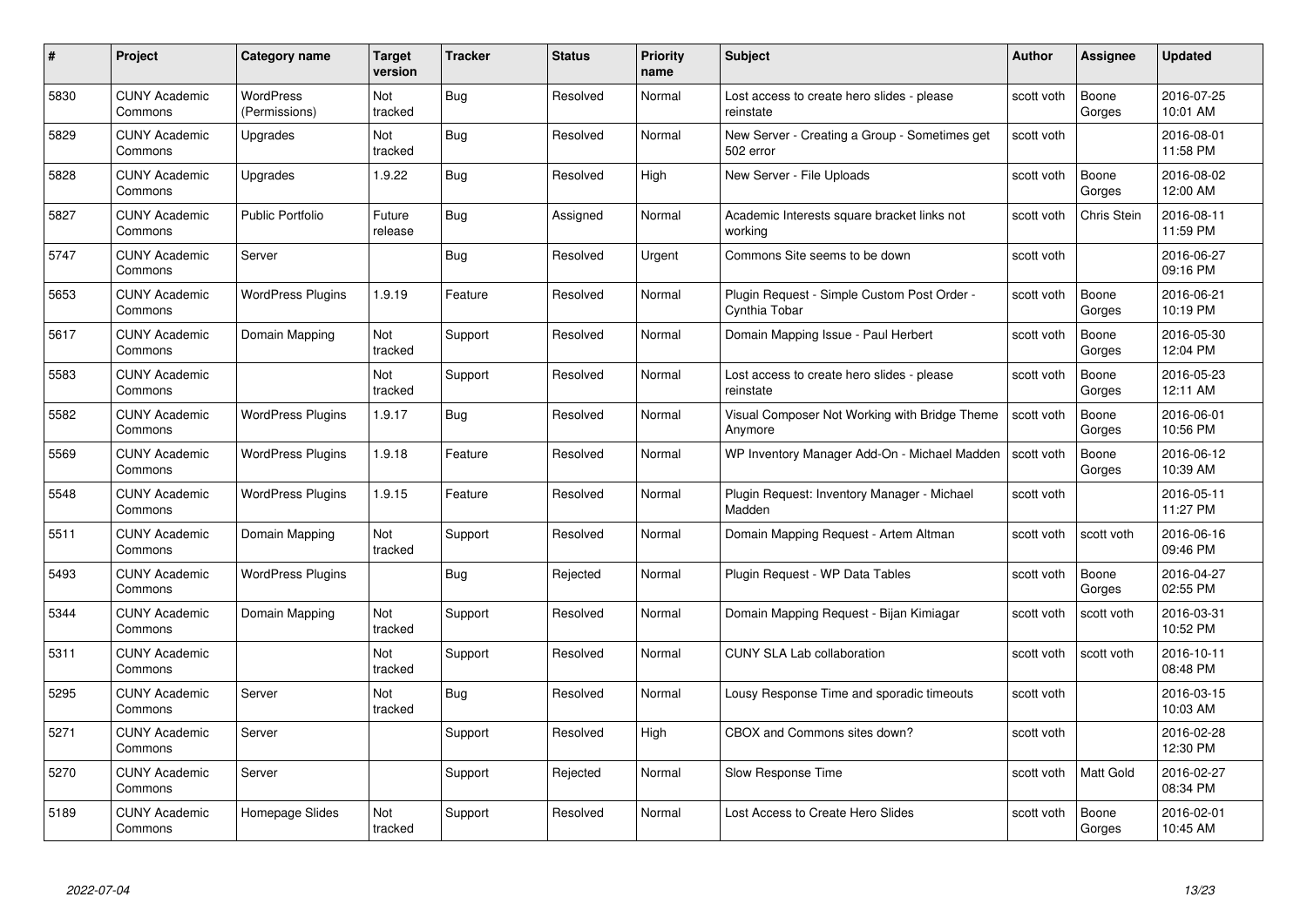| #    | Project                         | Category name            | Target<br>version | <b>Tracker</b> | <b>Status</b> | <b>Priority</b><br>name | <b>Subject</b>                                                           | Author     | <b>Assignee</b>       | <b>Updated</b>         |
|------|---------------------------------|--------------------------|-------------------|----------------|---------------|-------------------------|--------------------------------------------------------------------------|------------|-----------------------|------------------------|
| 5096 | <b>CUNY Academic</b><br>Commons | Domain Mapping           | Not<br>tracked    | Support        | Resolved      | Normal                  | Domain Mapping Request: Lauren Spradlin                                  | scott voth | scott voth            | 2020-01-21<br>07:30 PM |
| 5089 | <b>CUNY Academic</b><br>Commons | Server                   | 1.9.4             | Support        | Resolved      | Urgent                  | response time sluggish                                                   | scott voth | Boone<br>Gorges       | 2016-01-11<br>10:16 PM |
| 5032 | <b>CUNY Academic</b><br>Commons | Server                   |                   | Support        | Resolved      | Normal                  | Error establishing a database connection                                 | scott voth |                       | 2015-12-14<br>08:46 PM |
| 4978 | <b>CUNY Academic</b><br>Commons | <b>Directories</b>       | 1.9.4             | Feature        | Resolved      | High                    | On Profile Provide a Way to Enter or Change<br><b>Campus Affiliation</b> | scott voth | Boone<br>Gorges       | 2016-01-11<br>10:41 PM |
| 4954 | <b>CUNY Academic</b><br>Commons | Domain Mapping           | Not<br>tracked    | Support        | Resolved      | Normal                  | domain mapping request - Talia Schaffer                                  | scott voth | Boone<br>Gorges       | 2015-12-07<br>01:24 AM |
| 4902 | <b>CUNY Academic</b><br>Commons | Domain Mapping           | Not<br>tracked    | Support        | Resolved      | Normal                  | domain mapping request - Patrick Sweeney                                 | scott voth | Boone<br>Gorges       | 2015-12-07<br>01:32 AM |
| 4842 | <b>CUNY Academic</b><br>Commons | Homepage Slides          |                   | Support        | Resolved      | Normal                  | Lost Access to Create Hero Slides                                        | scott voth | scott voth            | 2015-10-31<br>03:17 PM |
| 4841 | <b>CUNY Academic</b><br>Commons | Design                   | Future<br>release | Bug            | Rejected      | Normal                  | Font style on "Friends" Page seems different                             | scott voth | Boone<br>Gorges       | 2015-11-03<br>07:40 AM |
| 4795 | <b>CUNY Academic</b><br>Commons | Domain Mapping           | Not<br>tracked    | Support        | Resolved      | Normal                  | Revert Domain Mapping for<br>http://bkpublicscholars.org/                | scott voth | Boone<br>Gorges       | 2015-11-01<br>05:33 PM |
| 4766 | <b>CUNY Academic</b><br>Commons | Server                   |                   | <b>Bug</b>     | Resolved      | High                    | Sites Not Responding - Commons and CBOX                                  | scott voth |                       | 2015-10-13<br>01:05 PM |
| 4713 | <b>CUNY Academic</b><br>Commons | <b>WordPress Themes</b>  | Not<br>tracked    | Support        | Resolved      | Normal                  | academia theme issues                                                    | scott voth | Daniel Jones          | 2016-01-26<br>04:53 PM |
| 4685 | <b>CUNY Academic</b><br>Commons | Server                   | Not<br>tracked    | <b>Bug</b>     | Resolved      | Immediate               | Response Time Poor - Unable to connect to<br>database                    | scott voth |                       | 2015-09-28<br>09:16 PM |
| 4631 | <b>CUNY Academic</b><br>Commons | WordPress (misc)         | Not<br>tracked    | <b>Bug</b>     | Rejected      | High                    | caching/ssl issues ??                                                    | scott voth | Boone<br>Gorges       | 2016-01-26<br>10:35 AM |
| 4603 | <b>CUNY Academic</b><br>Commons | <b>WordPress Plugins</b> |                   | Support        | Resolved      | Normal                  | Plugin Request: Search and Filter                                        | scott voth | Boone<br>Gorges       | 2015-09-21<br>11:31 AM |
| 4580 | <b>CUNY Academic</b><br>Commons | Commons In A Box         | Not<br>tracked    | Support        | Resolved      | Normal                  | Unable to register account on CBOX Demo Site                             | scott voth | Boone<br>Gorges       | 2015-09-10<br>02:37 PM |
| 4571 | <b>CUNY Academic</b><br>Commons | Domain Mapping           | Not<br>tracked    | Support        | Resolved      | Normal                  | Domain Mapping Request - Courtney Drayer                                 | scott voth | <b>Matt Gold</b>      | 2015-09-16<br>05:19 PM |
| 4535 | <b>CUNY Academic</b><br>Commons | My Commons               | Future<br>release | Bug            | <b>New</b>    | Low                     | My Commons filter issue                                                  | scott voth | Raymond<br><b>Hoh</b> | 2015-09-01<br>11:17 AM |
| 4526 | <b>CUNY Academic</b><br>Commons | Homepage Slides          | 1.8.11            | <b>Bug</b>     | Resolved      | Normal                  | Mousing Over Hero Slide does not stop Animation                          | scott voth | Daniel Jones          | 2015-09-18<br>03:53 PM |
| 4524 | <b>CUNY Academic</b><br>Commons | Events                   | 1.9               | Feature        | Resolved      | Normal                  | Create a iCal Feed for Events Calendar                                   | scott voth | Raymond<br>Hoh        | 2015-11-09<br>12:55 PM |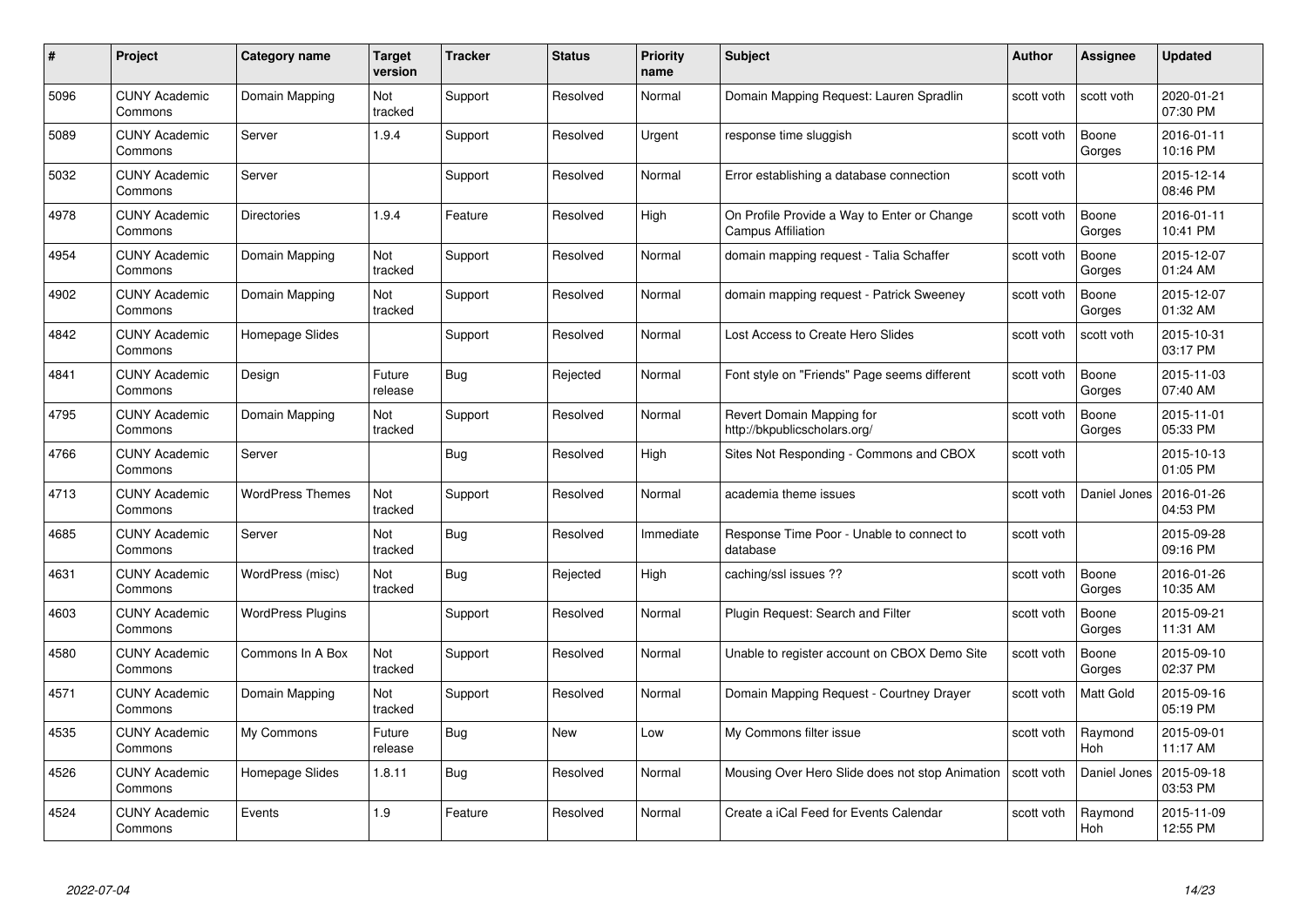| #    | Project                         | <b>Category name</b>       | Target<br>version | <b>Tracker</b> | <b>Status</b> | <b>Priority</b><br>name | <b>Subject</b>                                                           | <b>Author</b> | <b>Assignee</b> | <b>Updated</b>         |
|------|---------------------------------|----------------------------|-------------------|----------------|---------------|-------------------------|--------------------------------------------------------------------------|---------------|-----------------|------------------------|
| 4455 | <b>CUNY Academic</b><br>Commons | <b>Group Files</b>         | 1.8.8             | <b>Bug</b>     | Resolved      | High                    | Group Files Download to zip Not working                                  | scott voth    | Boone<br>Gorges | 2015-08-19<br>09:58 AM |
| 4445 | <b>CUNY Academic</b><br>Commons | Registration               | Not<br>tracked    | Bug            | Resolved      | Normal                  | user alisonorlando is trying to register - no email<br>received          | scott voth    | Boone<br>Gorges | 2015-08-20<br>12:35 PM |
| 4438 | <b>CUNY Academic</b><br>Commons | Events                     | Future<br>release | Bug            | Assigned      | Normal                  | Events Calendar - Export Recurring Events                                | scott voth    | Daniel Jones    | 2016-05-23<br>04:25 PM |
| 4424 | <b>CUNY Academic</b><br>Commons | Server                     |                   | Bug            | Rejected      | Normal                  | Slow Response Time                                                       | scott voth    |                 | 2015-08-12<br>09:46 AM |
| 4419 | <b>CUNY Academic</b><br>Commons | <b>WordPress Plugins</b>   | 1.8.8             | Support        | Resolved      | Normal                  | Activate "WordPress Importer" by Default                                 | scott voth    | Raymond<br>Hoh  | 2015-08-11<br>08:29 PM |
| 4407 | <b>CUNY Academic</b><br>Commons | Group Forums               |                   | Bug            | Resolved      | Normal                  | Disable Forum on Existing group is not working                           | scott voth    | Boone<br>Gorges | 2015-08-11<br>03:13 PM |
| 4373 | <b>CUNY Academic</b><br>Commons | <b>Public Portfolio</b>    | Not<br>tracked    | Support        | Resolved      | Normal                  | Delete Old "Title" section from Member's public<br>portfolio page        | scott voth    | Boone<br>Gorges | 2015-08-04<br>09:01 PM |
| 4365 | <b>CUNY Academic</b><br>Commons | Homepage Slides            | Not<br>tracked    | Support        | Resolved      | Normal                  | Lost Access to Create Hero Slides                                        | scott voth    | scott voth      | 2016-03-09<br>06:18 PM |
| 4309 | <b>CUNY Academic</b><br>Commons | Home Page                  | 1.8.5             | Feature        | Resolved      | Normal                  | Change Main Navigation Help Link to<br>http://codex.commons.gc.cuny.edu/ | scott voth    |                 | 2015-07-21<br>10:45 AM |
| 4143 | <b>CUNY Academic</b><br>Commons | <b>WordPress Themes</b>    | Not<br>tracked    | Bug            | Resolved      | Normal                  | Issues after Canvas Update - Help & Support /<br>Codex                   | scott voth    | Daniel Jones    | 2015-08-10<br>02:44 PM |
| 4107 | <b>CUNY Academic</b><br>Commons | Server                     | Not<br>tracked    | <b>Bug</b>     | Resolved      | Normal                  | Slow Response Time and "Error establishing a<br>database connection"     | scott voth    |                 | 2015-06-11<br>09:33 AM |
| 4047 | <b>CUNY Academic</b><br>Commons | <b>WordPress Themes</b>    | Not<br>tracked    | Support        | Resolved      | Normal                  | Help James Samuel with Theme after it was<br>updated                     | scott voth    |                 | 2015-07-21<br>06:12 PM |
| 4019 | <b>CUNY Academic</b><br>Commons | <b>WordPress Themes</b>    | Not<br>tracked    | Support        | Resolved      | Normal                  | WP Site Display Issue                                                    | scott voth    | Daniel Jones    | 2015-05-10<br>12:33 PM |
| 3964 | <b>CUNY Academic</b><br>Commons | <b>Group Announcments</b>  | 1.8.17            | Bug            | Resolved      | Normal                  | "There was a problem" error when posting<br>Group Announcement           | scott voth    | Boone<br>Gorges | 2015-11-18<br>05:45 PM |
| 3957 | CUNY Academic<br>Commons        | WordPress<br>(Permissions) |                   | Support        | Resolved      | Normal                  | Lost Access to Create Hero Slides                                        | scott voth    | Boone<br>Gorges | 2015-03-30<br>08:57 PM |
| 3940 | <b>CUNY Academic</b><br>Commons | <b>WordPress Plugins</b>   | 1.7.16            | Support        | Resolved      | Normal                  | Plugin Request - Amazon Link                                             | scott voth    | Boone<br>Gorges | 2015-03-21<br>08:45 PM |
| 3935 | <b>CUNY Academic</b><br>Commons | WordPress (misc)           |                   | Bug            | Duplicate     | Normal                  | Member consistently gets blank page.php when<br>saving posts             | scott voth    | Boone<br>Gorges | 2015-03-21<br>12:00 PM |
| 3931 | <b>CUNY Academic</b><br>Commons | Groups (misc)              | Not<br>tracked    | Support        | Resolved      | Normal                  | "WordPress Help" Avatar                                                  | scott voth    | scott voth      | 2015-03-19<br>09:41 PM |
| 3841 | CUNY Academic<br>Commons        | commonsinabox.org          | Not<br>tracked    | <b>Bug</b>     | Resolved      | Normal                  | CBOX.org Registration Plugin Not Working                                 | scott voth    | Boone<br>Gorges | 2016-01-26<br>03:27 PM |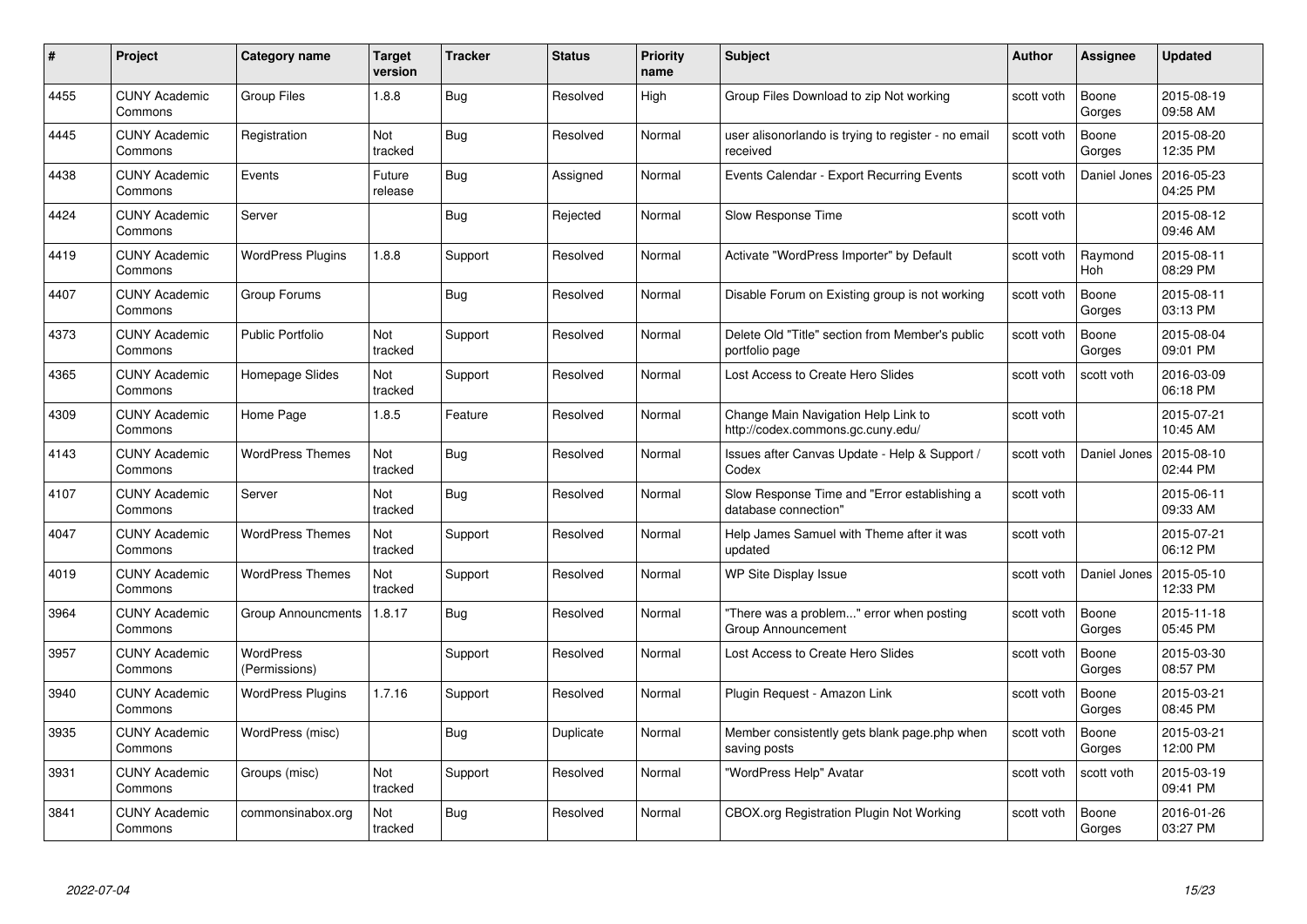| #    | Project                         | Category name            | Target<br>version | <b>Tracker</b> | <b>Status</b> | <b>Priority</b><br>name | <b>Subject</b>                                                                 | Author     | Assignee              | <b>Updated</b>         |
|------|---------------------------------|--------------------------|-------------------|----------------|---------------|-------------------------|--------------------------------------------------------------------------------|------------|-----------------------|------------------------|
| 3753 | <b>CUNY Academic</b><br>Commons | Domain Mapping           | Not<br>tracked    | Support        | Resolved      | High                    | Domain mapping request - Sujatha Fernandes                                     | scott voth | Raymond<br><b>Hoh</b> | 2015-11-30<br>03:11 PM |
| 3728 | <b>CUNY Academic</b><br>Commons | Homepage Slides          | Not<br>tracked    | Support        | Resolved      | Normal                  | Lost Access to Create Hero Slides                                              | scott voth | Boone<br>Gorges       | 2014-12-28<br>02:18 PM |
| 3713 | <b>CUNY Academic</b><br>Commons | Server                   |                   | Support        | Resolved      | Normal                  | Slow Response Time                                                             | scott voth | Matt Gold             | 2014-12-13<br>04:25 PM |
| 3712 | <b>CUNY Academic</b><br>Commons | <b>WordPress Themes</b>  | 1.7.6             | Support        | Resolved      | Normal                  | Two plugins for the "Old Paper Theme" not<br>Available                         | scott voth |                       | 2014-12-11<br>08:16 PM |
| 3703 | <b>CUNY Academic</b><br>Commons | Homepage Slides          |                   | Bug            | Rejected      | Normal                  | Delay in Loading Hero Slide Images                                             | scott voth | scott voth            | 2014-12-11<br>08:42 PM |
| 3702 | <b>CUNY Academic</b><br>Commons | <b>WordPress Themes</b>  |                   | Support        | Resolved      | Normal                  | access the Old Paper Theme                                                     | scott voth | <b>Matt Gold</b>      | 2014-12-09<br>09:21 AM |
| 3641 | <b>CUNY Academic</b><br>Commons | <b>WordPress Themes</b>  |                   | Support        | Rejected      | Normal                  | New Theme Request: Outspoken (a premium WP<br>Shower theme)                    | scott voth | Matt Gold             | 2014-11-18<br>08:08 PM |
| 3635 | <b>CUNY Academic</b><br>Commons | Domain Mapping           | Not<br>tracked    | Support        | Resolved      | Normal                  | Domain Mapping Request - Keith Miyake                                          | scott voth | Matt Gold             | 2014-11-10<br>08:15 PM |
| 3621 | <b>CUNY Academic</b><br>Commons | Domain Mapping           | Not<br>tracked    | Support        | Resolved      | Normal                  | Question - Google Analytics, Mapped Domains,<br>and WP-Google-Analytics plugin | scott voth |                       | 2015-04-01<br>09:16 PM |
| 3604 | <b>CUNY Academic</b><br>Commons | cuny.is                  |                   | Support        | Resolved      | Normal                  | <b>LLJournal CUNY.IS request</b>                                               | scott voth | Sarah<br>Morgano      | 2014-10-26<br>05:47 PM |
| 3603 | <b>CUNY Academic</b><br>Commons | Domain Mapping           | Not<br>tracked    | Support        | Resolved      | Normal                  | Domain Mapping Request - CERG                                                  | scott voth | scott voth            | 2014-11-19<br>04:28 PM |
| 3600 | <b>CUNY Academic</b><br>Commons | <b>WordPress Plugins</b> | 1.7.2             | Support        | Resolved      | Normal                  | New Plugin Request - Meta-Slider                                               | scott voth | Boone<br>Gorges       | 2014-11-01<br>02:29 PM |
| 3576 | <b>CUNY Academic</b><br>Commons | <b>WordPress Plugins</b> | 1.7.1             | Support        | Resolved      | Normal                  | Plugin Request: Better Search                                                  | scott voth | Boone<br>Gorges       | 2014-10-21<br>11:26 AM |
| 3556 | <b>CUNY Academic</b><br>Commons | Home Page                |                   | <b>Bug</b>     | Resolved      | High                    | Lost Access to Create Hero Slides                                              | scott voth |                       | 2014-10-15<br>08:38 PM |
| 3551 | <b>CUNY Academic</b><br>Commons | Server                   | Not<br>tracked    | Bug            | Resolved      | Normal                  | Slow Response Time                                                             | scott voth | Matt Gold             | 2014-11-11<br>02:31 PM |
| 3549 | <b>CUNY Academic</b><br>Commons | commonsinabox.org        | Not<br>tracked    | Support        | Rejected      | Normal                  | Spam on CBOX.org                                                               | scott voth |                       | 2014-10-15<br>12:10 AM |
| 3539 | <b>CUNY Academic</b><br>Commons | Domain Mapping           | Not<br>tracked    | Support        | Resolved      | Normal                  | Domain Mapping Request for ACERT                                               | scott voth | Boone<br>Gorges       | 2015-11-30<br>03:15 PM |
| 3531 | <b>CUNY Academic</b><br>Commons | Home Page                | 1.7               | Feature        | Resolved      | Normal                  | Let Users Hover over Hero Slides to Stop<br>Animation                          | scott voth | Daniel Jones          | 2014-10-13<br>05:43 PM |
| 3528 | <b>CUNY Academic</b><br>Commons | Server                   | Not<br>tracked    | <b>Bug</b>     | Resolved      | High                    | Slow Response Time                                                             | scott voth | <b>Matt Gold</b>      | 2016-01-26<br>05:11 PM |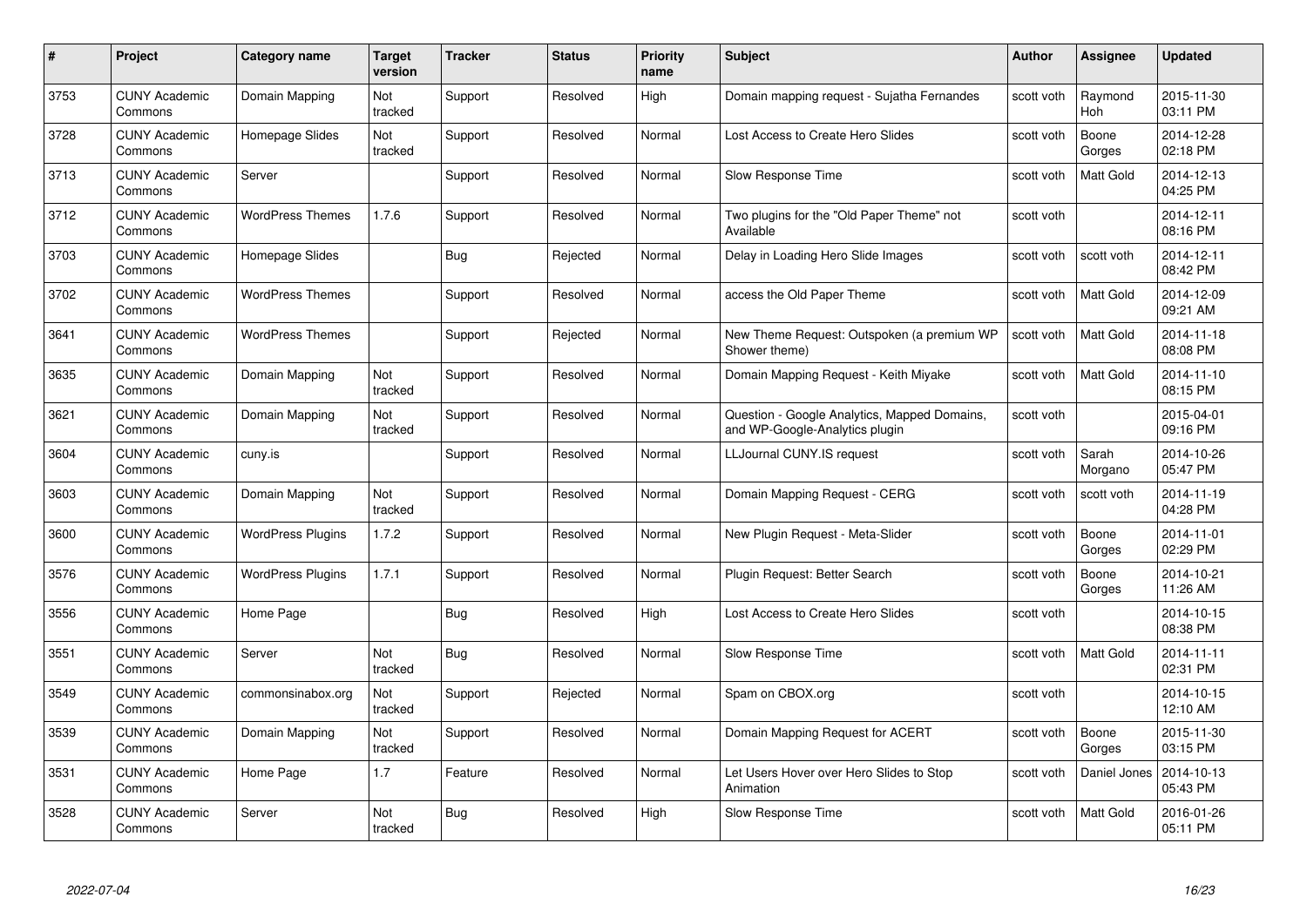| #    | Project                         | Category name              | Target<br>version | <b>Tracker</b> | <b>Status</b> | <b>Priority</b><br>name | <b>Subject</b>                                                                              | <b>Author</b> | <b>Assignee</b>       | <b>Updated</b>         |
|------|---------------------------------|----------------------------|-------------------|----------------|---------------|-------------------------|---------------------------------------------------------------------------------------------|---------------|-----------------------|------------------------|
| 3523 | <b>CUNY Academic</b><br>Commons | My Commons                 | 1.8               | Bug            | Resolved      | Normal                  | 1.7 Testing - "Reply" and Post Button                                                       | scott voth    | Boone<br>Gorges       | 2015-04-09<br>05:19 PM |
| 3522 | <b>CUNY Academic</b><br>Commons | My Commons                 | 1.7               | <b>Bug</b>     | Resolved      | Normal                  | 1.7 Testing - Delete button not working on My<br>Commons                                    | scott voth    | Raymond<br><b>Hoh</b> | 2014-10-08<br>03:13 PM |
| 3502 | <b>CUNY Academic</b><br>Commons | <b>Blogs (BuddyPress)</b>  | 1.6.17            | <b>Bug</b>     | Resolved      | High                    | "Create a Site" button not working on Blog Page                                             | scott voth    | Boone<br>Gorges       | 2014-09-30<br>02:17 PM |
| 3500 | <b>CUNY Academic</b><br>Commons | WordPress (misc)           |                   | Support        | Rejected      | Normal                  | Invitation to Join Site Unsuccessful?                                                       | scott voth    | Boone<br>Gorges       | 2014-09-28<br>01:28 PM |
| 3492 | <b>CUNY Academic</b><br>Commons | <b>WordPress Themes</b>    | Future<br>release | Support        | Assigned      | Normal                  | Add CBOX theme to the Commons                                                               | scott voth    | Raymond<br>Hoh        | 2014-10-08<br>05:55 PM |
| 3478 | <b>CUNY Academic</b><br>Commons | Domain Mapping             | 1.7.2             | Feature        | Resolved      | Normal                  | Google Analytics and Mapped Domains                                                         | scott voth    | scott voth            | 2014-11-02<br>09:43 AM |
| 3446 | <b>CUNY Academic</b><br>Commons | Domain Mapping             |                   | Support        | Rejected      | Normal                  | bkpublicscholars.org Domain Mapping Request<br>not working?                                 | scott voth    |                       | 2014-09-05<br>09:39 AM |
| 3424 | <b>CUNY Academic</b><br>Commons | WordPress (misc)           | Not<br>tracked    | Support        | Resolved      | Urgent                  | Getting "Error establishing a database connection"                                          | scott voth    | Matt Gold             | 2016-01-26<br>12:06 PM |
| 3423 | <b>CUNY Academic</b><br>Commons | Domain Mapping             | Not<br>tracked    | Support        | Resolved      | Normal                  | bkpublicscholars.org Domain Mapping Request                                                 | scott voth    | Boone<br>Gorges       | 2016-01-26<br>12:08 PM |
| 3395 | <b>CUNY Academic</b><br>Commons | <b>Email Notifications</b> | Not<br>tracked    | <b>Bug</b>     | Rejected      | Normal                  | email notification not received                                                             | scott voth    | Boone<br>Gorges       | 2016-01-26<br>12:05 PM |
| 3358 | <b>CUNY Academic</b><br>Commons | <b>WordPress Plugins</b>   | 1.6.11            | Support        | Resolved      | Normal                  | Plugin Request: GeoMashUp                                                                   | scott voth    | Boone<br>Gorges       | 2014-08-01<br>08:40 AM |
| 3348 | <b>CUNY Academic</b><br>Commons | Toolbar                    | 1.6.11            | <b>Bug</b>     | Resolved      | Normal                  | "Publications on the Commons" option missing on<br>"About" link accessed from the Admin Bar | scott voth    | Boone<br>Gorges       | 2014-08-01<br>08:55 AM |
| 3335 | <b>CUNY Academic</b><br>Commons | Home Page                  | Not<br>tracked    | Support        | Resolved      | Normal                  | Lost Access to Create Hero Slides                                                           | scott voth    | Boone<br>Gorges       | 2014-07-22<br>10:07 PM |
| 3269 | <b>CUNY Academic</b><br>Commons | Domain Mapping             | Not<br>tracked    | Support        | Resolved      | Normal                  | Domain mapping request - Natascia Boeri                                                     | scott voth    | Boone<br>Gorges       | 2015-11-30<br>03:17 PM |
| 3200 | <b>CUNY Academic</b><br>Commons | <b>WordPress Plugins</b>   | 1.6.4             | Bug            | Resolved      | Normal                  | Plugin Request: Social Stickers                                                             | scott voth    | Boone<br>Gorges       | 2014-05-21<br>09:53 PM |
| 3199 | <b>CUNY Academic</b><br>Commons | Domain Mapping             |                   | Support        | Resolved      | Normal                  | domain mapping request - bethanyholmstrom.net                                               | scott voth    | Boone<br>Gorges       | 2014-05-08<br>02:40 PM |
| 3198 | <b>CUNY Academic</b><br>Commons | <b>WordPress Plugins</b>   |                   | Support        | Rejected      | Normal                  | Revolution Slider plugin gets error when creating<br>"lavers"                               | scott voth    | Boone<br>Gorges       | 2014-05-21<br>09:57 PM |
| 3182 | <b>CUNY Academic</b><br>Commons | Domain Mapping             | Not<br>tracked    | Support        | Resolved      | Normal                  | domain mapping request - muphyinstituteblog.org                                             | scott voth    | Matt Gold             | 2014-05-01<br>01:12 PM |
| 3120 | CUNY Academic<br>Commons        | Domain Mapping             | Not<br>tracked    | Support        | Rejected      | Normal                  | Domain Mapping Request from Paul Julian Smith                                               | scott voth    | Boone<br>Gorges       | 2016-01-26<br>12:41 AM |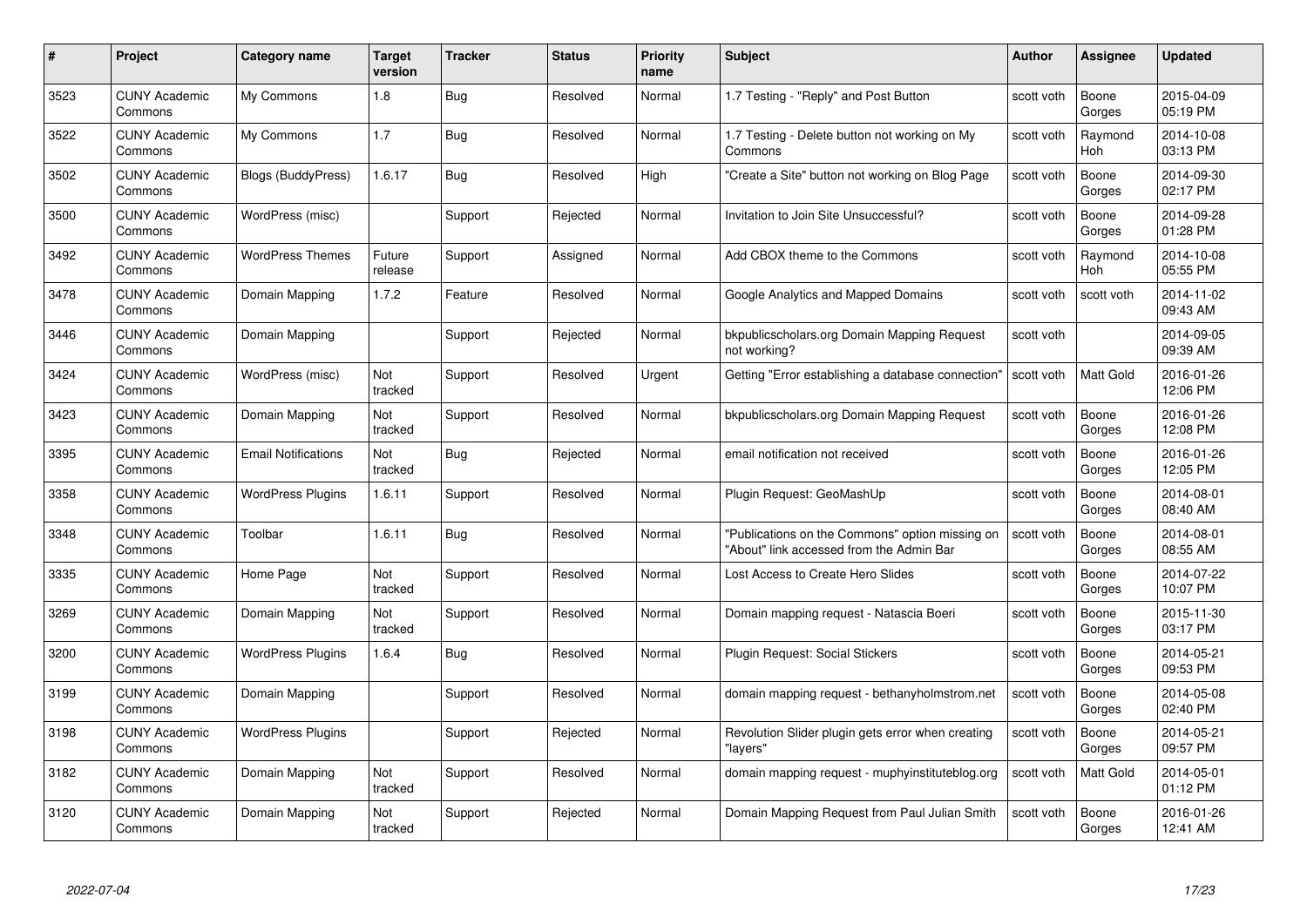| #    | Project                         | <b>Category name</b>    | Target<br>version | <b>Tracker</b> | <b>Status</b> | <b>Priority</b><br>name | <b>Subject</b>                                                 | <b>Author</b> | <b>Assignee</b>   | <b>Updated</b>         |
|------|---------------------------------|-------------------------|-------------------|----------------|---------------|-------------------------|----------------------------------------------------------------|---------------|-------------------|------------------------|
| 3098 | <b>CUNY Academic</b><br>Commons | <b>UserVoice</b>        | Not<br>tracked    | Support        | Rejected      | Normal                  | <b>Access to UserVoice</b>                                     | scott voth    | <b>Matt Gold</b>  | 2016-01-26<br>11:36 AM |
| 3087 | <b>CUNY Academic</b><br>Commons |                         | Not<br>tracked    | Support        | Resolved      | Normal                  | Purchase Snag It Software for Community<br><b>Facilitators</b> | scott voth    | <b>Matt Gold</b>  | 2016-01-26<br>05:13 PM |
| 3082 | <b>CUNY Academic</b><br>Commons | Domain Mapping          | Not<br>tracked    | Support        | Resolved      | Normal                  | Domain Mapping Request - Ruth O'Brien                          | scott voth    | Boone<br>Gorges   | 2014-03-05<br>07:16 PM |
| 3081 | <b>CUNY Academic</b><br>Commons | Home Page               |                   | Support        | Resolved      | Normal                  | Lost Access to Create Hero Slides                              | scott voth    |                   | 2014-02-27<br>08:06 PM |
| 3067 | CUNY Academic<br>Commons        | <b>WordPress Themes</b> |                   | <b>Bug</b>     | Resolved      | Normal                  | Twenty Fourteen Theme Not Available                            | scott voth    | <b>Matt Gold</b>  | 2014-02-22<br>11:35 AM |
| 3026 | <b>CUNY Academic</b><br>Commons | <b>UserVoice</b>        | Not<br>tracked    | Feature        | Rejected      | Normal                  | User Voice Upgrade                                             | scott voth    | scott voth        | 2016-01-26<br>11:26 AM |
| 3015 | <b>CUNY Academic</b><br>Commons |                         | Not<br>tracked    | Bug            | Resolved      | Normal                  | Lost Access to Create Hero Slides                              | scott voth    | Boone<br>Gorges   | 2014-02-04<br>07:58 PM |
| 2982 | <b>CUNY Academic</b><br>Commons | <b>WordPress Themes</b> | 1.5.21            | Bug            | Resolved      | Normal                  | Sliders are broken on Woo Canvas theme                         | scott voth    | Dominic<br>Giglio | 2014-03-12<br>01:41 PM |
| 2966 | <b>CUNY Academic</b><br>Commons | WordPress (misc)        |                   | Support        | Resolved      | Normal                  | Lost Access to Create/Deactivate Hero Slides                   | scott voth    | Boone<br>Gorges   | 2014-01-20<br>05:06 PM |
| 2965 | <b>CUNY Academic</b><br>Commons | commonsinabox.org       |                   | Support        | Resolved      | High                    | Spammers on commonsinabox.org                                  | scott voth    | Boone<br>Gorges   | 2014-01-19<br>02:56 PM |
| 2947 | CUNY Academic<br>Commons        |                         | Not<br>tracked    | Support        | Resolved      | Normal                  | Question on "Tools>>Domain Mapping"                            | scott voth    |                   | 2013-12-21<br>07:14 PM |
| 2946 | <b>CUNY Academic</b><br>Commons | WordPress (misc)        |                   | Support        | Resolved      | Normal                  | Help Delete WP site with broken link                           | scott voth    |                   | 2014-02-08<br>09:53 AM |
| 2900 | <b>CUNY Academic</b><br>Commons | WordPress (misc)        |                   | Support        | Resolved      | Normal                  | Theme request - Imbalance2                                     | scott voth    | Boone<br>Gorges   | 2013-11-23<br>10:30 AM |
| 2878 | <b>CUNY Academic</b><br>Commons | WordPress (misc)        | Not<br>tracked    | Support        | Resolved      | Normal                  | Domain Mapping Request - Sarah Welsh                           | scott voth    | Boone<br>Gorges   | 2016-01-26<br>12:39 AM |
| 2849 | <b>CUNY Academic</b><br>Commons | BuddyPress (misc)       | 1.6               | Design/UX      | Duplicate     | Low                     | User Experience - Changing Avatar                              | scott voth    | Boone<br>Gorges   | 2014-03-27<br>03:08 PM |
| 2813 | <b>CUNY Academic</b><br>Commons | WordPress (misc)        | 1.5.5             | Feature        | Resolved      | Normal                  | WordPress plugin request - MailPoet                            | scott voth    | Boone<br>Gorges   | 2013-10-11<br>08:18 PM |
| 2796 | <b>CUNY Academic</b><br>Commons |                         | 1.5.4             | Bug            | Resolved      | Normal                  | Sluggish Response on the Site - Sunday 9/15 -<br>3PM - 6PM     | scott voth    | Boone<br>Gorges   | 2013-10-01<br>08:41 PM |
| 2779 | <b>CUNY Academic</b><br>Commons | BuddyPress (misc)       | 1.5.3             | <b>Bug</b>     | Resolved      | Normal                  | Firefox Issue on Portfolio page when scrolling<br>down         | scott voth    | Boone<br>Gorges   | 2013-09-19<br>01:52 PM |
| 2679 | CUNY Academic<br>Commons        | WordPress (misc)        | Not<br>tracked    | Support        | Resolved      | Normal                  | WP Post to PDF plugin Logo                                     | scott voth    | Boone<br>Gorges   | 2014-11-03<br>03:53 PM |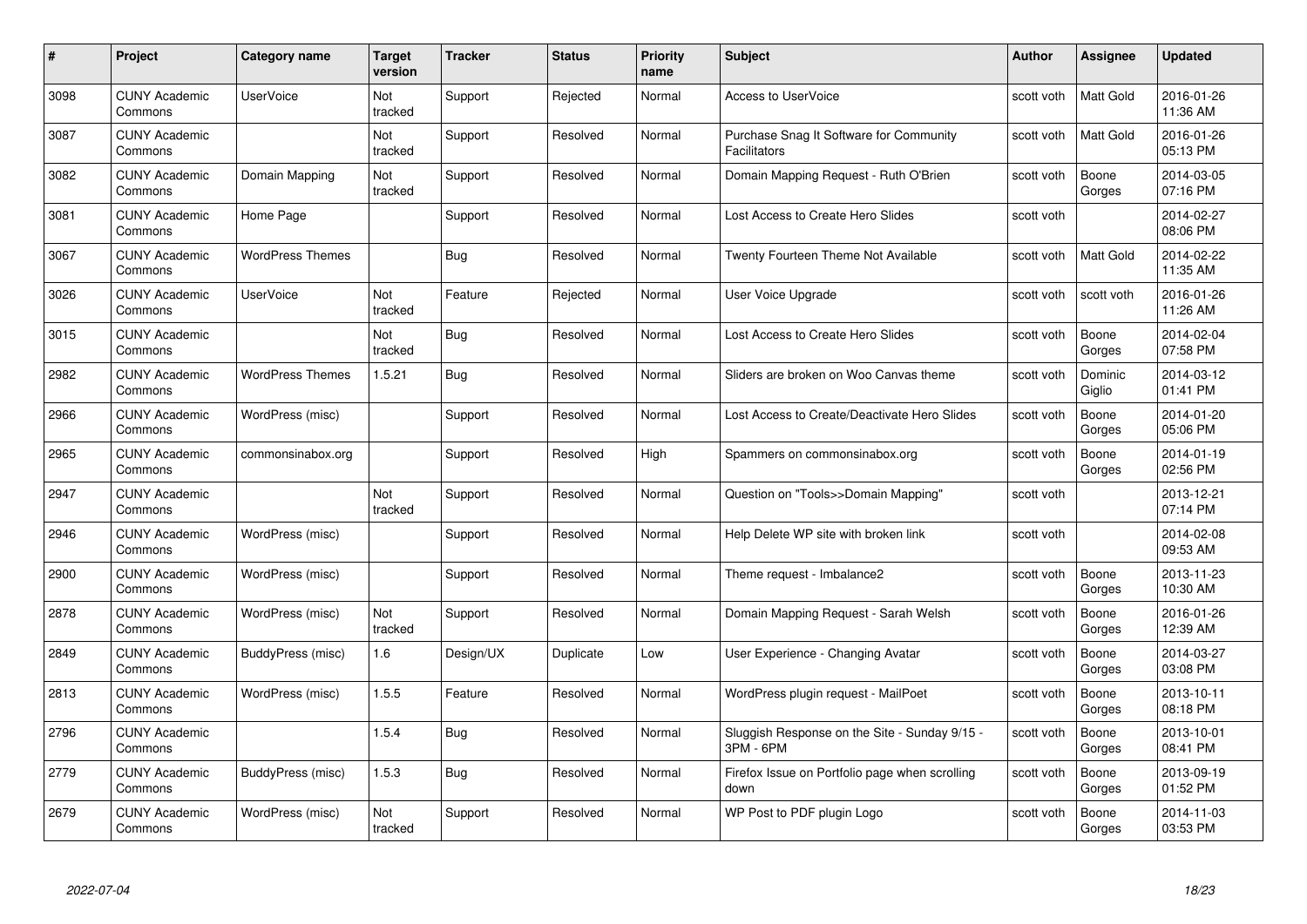| #    | Project                         | <b>Category name</b> | Target<br>version | <b>Tracker</b> | <b>Status</b> | <b>Priority</b><br>name | <b>Subject</b>                                                                  | Author     | Assignee          | <b>Updated</b>         |
|------|---------------------------------|----------------------|-------------------|----------------|---------------|-------------------------|---------------------------------------------------------------------------------|------------|-------------------|------------------------|
| 2633 | <b>CUNY Academic</b><br>Commons | commonsinabox.org    | Not<br>tracked    | Bug            | Resolved      | Normal                  | Mentions in CBOX.org                                                            | scott voth | Boone<br>Gorges   | 2014-05-01<br>08:12 PM |
| 2631 | <b>CUNY Academic</b><br>Commons | commonsinabox.org    | Not<br>tracked    | Bug            | Resolved      | Normal                  | Bullet Points don't display in Forum posts on<br>CBOX.org                       | scott voth | Boone<br>Gorges   | 2014-05-01<br>08:11 PM |
| 2585 | <b>CUNY Academic</b><br>Commons | commonsinabox.org    | Not<br>tracked    | <b>Bug</b>     | Resolved      | Normal                  | commonsinbox.org - no "site features" option                                    | scott voth | Boone<br>Gorges   | 2013-05-21<br>09:15 PM |
| 2581 | <b>CUNY Academic</b><br>Commons | WordPress (misc)     | 1.6.3             | Bug            | Resolved      | Low                     | <b>Blog Deleted?</b>                                                            | scott voth | Boone<br>Gorges   | 2014-05-12<br>02:46 PM |
| 2568 | <b>CUNY Academic</b><br>Commons |                      | Not<br>tracked    | Support        | Resolved      | Normal                  | <b>Statistics Needed - Queens College Commons</b><br>Usage                      | scott voth | Boone<br>Gorges   | 2016-01-26<br>12:35 AM |
| 2561 | <b>CUNY Academic</b><br>Commons | commonsinabox.org    | Not<br>tracked    | Bug            | Resolved      | Normal                  | CSS Issues on Commonsinabox.org                                                 | scott voth | Boone<br>Gorges   | 2013-05-16<br>03:31 PM |
| 2525 | <b>CUNY Academic</b><br>Commons | WordPress (misc)     | 1.4.25            | Bug            | Resolved      | Normal                  | Twitter Widget Pro Plugin                                                       | scott voth |                   | 2013-04-21<br>07:34 PM |
| 2518 | <b>CUNY Academic</b><br>Commons | commonsinabox.org    | Not<br>tracked    | Bug            | Resolved      | Normal                  | Lost Access to Upload image files on<br>CommonsinaBox.org                       | scott voth | Boone<br>Gorges   | 2013-03-20<br>01:57 PM |
| 2511 | <b>CUNY Academic</b><br>Commons | WordPress (misc)     |                   | Bug            | Resolved      | Normal                  | Lost Access to Create Hero Slides                                               | scott voth | Boone<br>Gorges   | 2013-03-11<br>10:24 AM |
| 2490 | <b>CUNY Academic</b><br>Commons | commonsinabox.org    |                   | Feature        | Duplicate     | Normal                  | Search Functionality on CommonsinaBox.org                                       | scott voth |                   | 2013-02-27<br>09:37 PM |
| 2484 | <b>CUNY Academic</b><br>Commons | commonsinabox.org    |                   | Bug            | Resolved      | Normal                  | Forum posts are vanishing - can only view last few<br>on Help & Support         | scott voth | Boone<br>Gorges   | 2013-03-01<br>11:19 AM |
| 2436 | <b>CUNY Academic</b><br>Commons | WordPress (misc)     | 1.4.20            | Bug            | Resolved      | Normal                  | Commons News blog - Commons Buzz Slider                                         | scott voth | Boone<br>Gorges   | 2013-02-28<br>11:27 AM |
| 2435 | <b>CUNY Academic</b><br>Commons | commonsinabox.org    |                   | Bug            | Resolved      | Normal                  | commonsinabox.org - media upload file types                                     | scott voth | Boone<br>Gorges   | 2013-02-13<br>09:58 PM |
| 2392 | <b>CUNY Academic</b><br>Commons | WordPress (misc)     | Not<br>tracked    | Bug            | Resolved      | Normal                  | Lost Access to Create Hero Slides                                               | scott voth | Boone<br>Gorges   | 2013-02-04<br>10:25 AM |
| 2347 | <b>CUNY Academic</b><br>Commons | WordPress (misc)     | Not<br>tracked    | Bug            | Resolved      | High                    | higheredexecutivecertificate.commons.gc.cuny.ed<br>$\mathsf{u}/$                | scott voth | Boone<br>Gorges   | 2014-05-01<br>08:00 PM |
| 2337 | <b>CUNY Academic</b><br>Commons | commonsinabox.org    | Not<br>tracked    | <b>Bug</b>     | Rejected      | High                    | commonsinabox.org - notifications                                               | scott voth | Boone<br>Gorges   | 2012-12-12<br>01:43 PM |
| 2332 | <b>CUNY Academic</b><br>Commons | WordPress (misc)     | 1.4.20            | Bug            | Resolved      | Normal                  | Arras Theme Slider gets jquery error                                            | scott voth | Dominic<br>Giglio | 2013-03-01<br>07:55 PM |
| 2316 | <b>CUNY Academic</b><br>Commons | commonsinabox.org    | Not<br>tracked    | Bug            | Resolved      | Normal                  | Commonsinabox.org - group forum - can't access<br>second page of forum posts    | scott voth | Boone<br>Gorges   | 2012-12-03<br>11:57 AM |
| 2287 | CUNY Academic<br>Commons        | commonsinabox.org    | Not<br>tracked    | <b>Bug</b>     | Resolved      | Normal                  | User reports he added an entry to the Help &<br>Support Forum - but it was lost | scott voth | Boone<br>Gorges   | 2012-11-21<br>11:27 PM |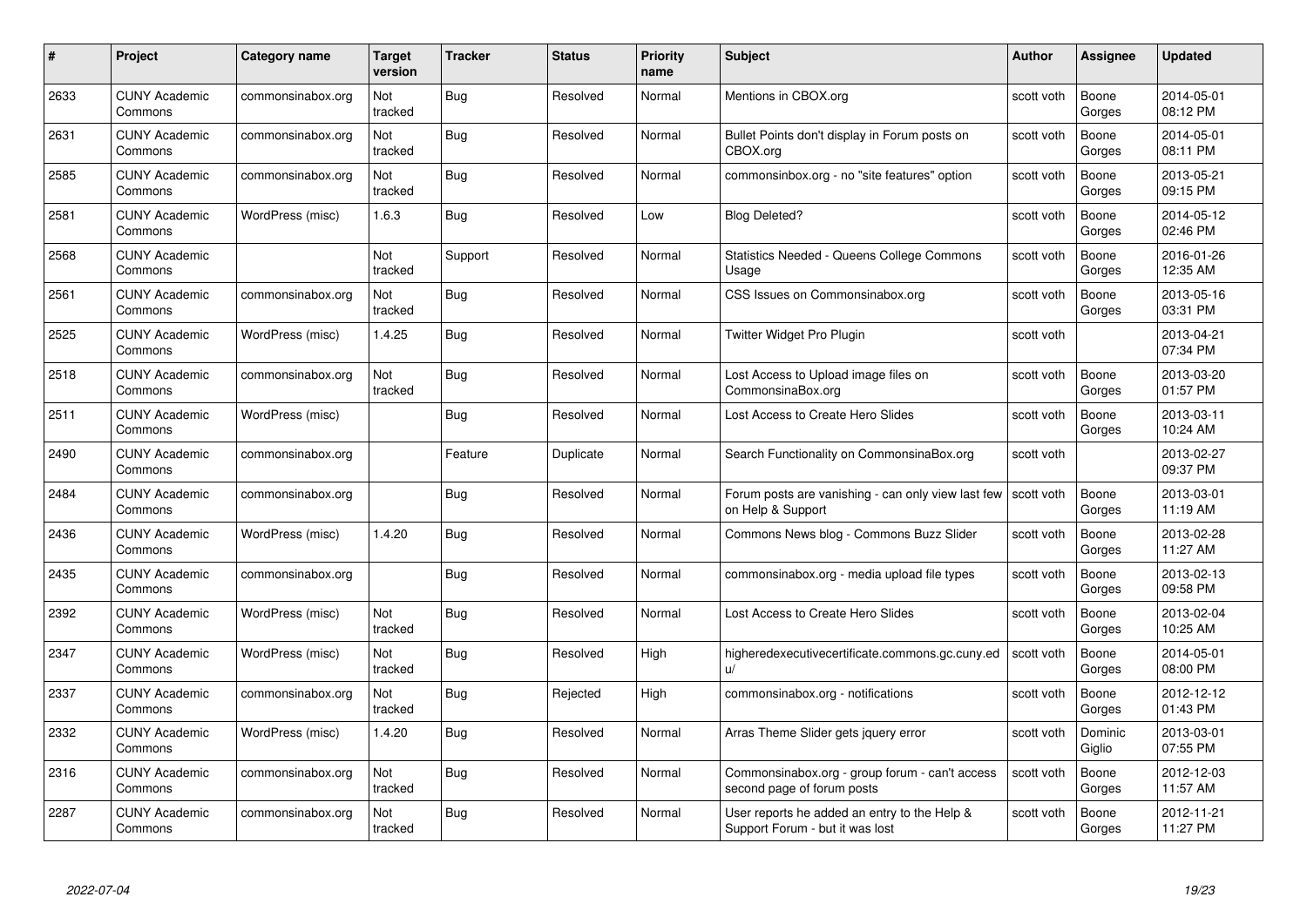| #    | Project                         | <b>Category name</b> | Target<br>version | <b>Tracker</b> | <b>Status</b> | <b>Priority</b><br>name | <b>Subject</b>                                                            | <b>Author</b> | <b>Assignee</b>   | <b>Updated</b>         |
|------|---------------------------------|----------------------|-------------------|----------------|---------------|-------------------------|---------------------------------------------------------------------------|---------------|-------------------|------------------------|
| 2209 | <b>CUNY Academic</b><br>Commons | WordPress (misc)     |                   | Feature        | Resolved      | Normal                  | Install Q & A Plugin on Commonsinabox.org                                 | scott voth    | Boone<br>Gorges   | 2012-10-21<br>10:53 AM |
| 2190 | <b>CUNY Academic</b><br>Commons | WordPress (misc)     | Not<br>tracked    | Support        | Resolved      | Normal                  | reset "dlbaker.commons.gc.cuny.edu"                                       | scott voth    | Dominic<br>Giglio | 2012-11-14<br>03:59 PM |
| 2112 | <b>CUNY Academic</b><br>Commons | WordPress (misc)     | 1.4.5             | <b>Bug</b>     | Resolved      | Normal                  | Codex Slider getting a jquery error                                       | scott voth    | Dominic<br>Giglio | 2012-09-18<br>06:38 PM |
| 2080 | <b>CUNY Academic</b><br>Commons | WordPress (misc)     | 1.5.21            | Feature        | Resolved      | Normal                  | Upgrade Woo Canvas to Current Version (5.0) -<br>Responsive               | scott voth    | Dominic<br>Giglio | 2014-03-12<br>01:42 PM |
| 2056 | <b>CUNY Academic</b><br>Commons | Wiki                 |                   | Bug            | Rejected      | Normal                  | MediaWiki - Embedding Video Functionality<br>Seems Broken                 | scott voth    | Boone<br>Gorges   | 2016-05-31<br>12:16 PM |
| 2009 | <b>CUNY Academic</b><br>Commons | WordPress (misc)     | 1.3.17            | Feature        | Resolved      | Urgent                  | New Child Theme for Woo Theme 'Simplicity'                                | scott voth    | Boone<br>Gorges   | 2012-08-01<br>12:25 AM |
| 1948 | <b>CUNY Academic</b><br>Commons | WordPress (misc)     | 1.3.15            | Bug            | Rejected      | Normal                  | Verite Timeline plugin                                                    | scott voth    | Boone<br>Gorges   | 2012-06-25<br>09:10 AM |
| 1947 | <b>CUNY Academic</b><br>Commons | WordPress (misc)     | 1.3.15            | <b>Bug</b>     | Rejected      | Normal                  | Inline Google Docs - SSL required                                         | scott voth    | Boone<br>Gorges   | 2012-06-25<br>09:12 AM |
| 1936 | <b>CUNY Academic</b><br>Commons | Redmine              | Not<br>tracked    | Bug            | Resolved      | Normal                  | Redmine email notifications                                               | scott voth    |                   | 2012-06-15<br>11:59 AM |
| 1932 | <b>CUNY Academic</b><br>Commons | WordPress (misc)     | Not<br>tracked    | <b>Bug</b>     | Resolved      | Normal                  | Lost access to Create Hero Slides                                         | scott voth    | Boone<br>Gorges   | 2012-06-12<br>08:34 AM |
| 1848 | CUNY Academic<br>Commons        | WordPress (misc)     | 1.3.13            | Bug            | Resolved      | Normal                  | Having Issues with Saving Menu Changes on the<br><b>Commons Codex</b>     | scott voth    | Boone<br>Gorges   | 2012-04-26<br>07:48 PM |
| 1797 | <b>CUNY Academic</b><br>Commons | WordPress (misc)     | 1.3.10.1          | Bug            | Resolved      | Urgent                  | JITP link doesn't seem to be working - "page not<br>redirecting properly" | scott voth    | Boone<br>Gorges   | 2012-03-30<br>08:38 AM |
| 1746 | <b>CUNY Academic</b><br>Commons | WordPress (misc)     | 1.3.10            | Feature        | Resolved      | Normal                  | Max Number of Items in a Tag Cloud                                        | scott voth    | Boone<br>Gorges   | 2012-03-29<br>10:09 AM |
| 1745 | <b>CUNY Academic</b><br>Commons | BuddyPress (misc)    | Not<br>tracked    | <b>Bug</b>     | Resolved      | Normal                  | Dashboard Access to Create Hero Slides                                    | scott voth    | Boone<br>Gorges   | 2012-03-19<br>04:14 PM |
| 1720 | <b>CUNY Academic</b><br>Commons | WordPress (misc)     | 1.3.9             | Feature        | Resolved      | Normal                  | Plugin Request: Tumblr Importer                                           | scott voth    | Boone<br>Gorges   | 2012-03-12<br>11:57 AM |
| 1719 | <b>CUNY Academic</b><br>Commons | WordPress (misc)     | 1.3.9             | Feature        | Resolved      | Normal                  | Plugin Request: RSS Importer                                              | scott voth    | Boone<br>Gorges   | 2012-03-12<br>11:59 AM |
| 1718 | <b>CUNY Academic</b><br>Commons | WordPress (misc)     | 1.4               | Feature        | Resolved      | Normal                  | Plugin Request - Live Journal Importer                                    | scott voth    | Boone<br>Gorges   | 2012-03-19<br>10:48 PM |
| 1717 | <b>CUNY Academic</b><br>Commons | WordPress (misc)     | 1.3.9             | <b>Bug</b>     | Resolved      | Normal                  | SimplePie For WP not working - need a writable<br>Cache Folder            | scott voth    | Boone<br>Gorges   | 2012-03-12<br>12:17 PM |
| 1716 | <b>CUNY Academic</b><br>Commons | WordPress (misc)     | 1.3.9             | Feature        | Resolved      | Normal                  | Plugin Request: Blogger Importer                                          | scott voth    | Boone<br>Gorges   | 2012-03-12<br>11:56 AM |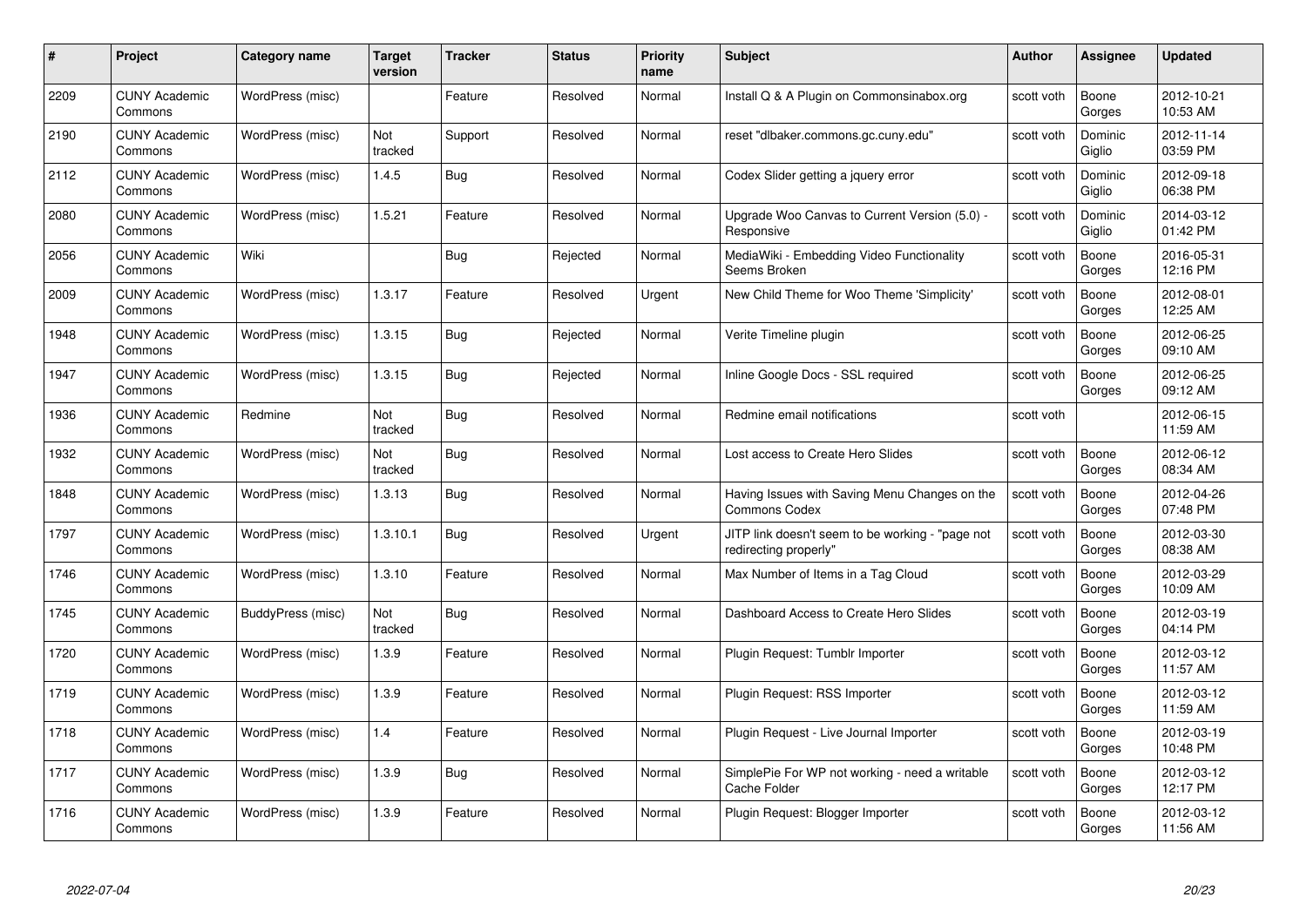| #    | Project                         | <b>Category name</b>    | Target<br>version | <b>Tracker</b> | <b>Status</b> | <b>Priority</b><br>name | <b>Subject</b>                                                                         | <b>Author</b> | Assignee          | <b>Updated</b>         |
|------|---------------------------------|-------------------------|-------------------|----------------|---------------|-------------------------|----------------------------------------------------------------------------------------|---------------|-------------------|------------------------|
| 1656 | <b>CUNY Academic</b><br>Commons | WordPress (misc)        | 1.3.10            | Bug            | Rejected      | High                    | WordTube Player Still Doesn't Play SWF Files                                           | scott voth    | Boone<br>Gorges   | 2012-03-29<br>07:59 PM |
| 1645 | <b>CUNY Academic</b><br>Commons | WordPress (misc)        | 1.3.8             | Bug            | Resolved      | Normal                  | WordTube Plugin can't find "JW Player" - fails to<br>play .swf files                   | scott voth    | Boone<br>Gorges   | 2012-02-23<br>07:27 PM |
| 1625 | <b>CUNY Academic</b><br>Commons | BuddyPress (misc)       | 1.10              | Feature        | Resolved      | Normal                  | Modify Default Avatar and Assignment Process                                           | scott voth    | Boone<br>Gorges   | 2016-02-19<br>12:09 AM |
| 1502 | <b>CUNY Academic</b><br>Commons | WordPress (misc)        | 1.3.4             | Support        | Resolved      | Normal                  | The Commons Classified - ClassiPress Theme                                             | scott voth    | Boone<br>Gorges   | 2012-01-13<br>09:09 AM |
| 1486 | <b>CUNY Academic</b><br>Commons | BuddyPress (misc)       | Not<br>tracked    | <b>Bug</b>     | Resolved      | Normal                  | Blog Tag in Group                                                                      | scott voth    | Boone<br>Gorges   | 2011-12-21<br>07:45 AM |
| 1465 | <b>CUNY Academic</b><br>Commons | Wiki                    | 1.3.4             | <b>Bug</b>     | Resolved      | Normal                  | TagAsCategory Extension & Wiki Inc Plugin                                              | scott voth    | Boone<br>Gorges   | 2012-01-10<br>08:46 PM |
| 1461 | <b>CUNY Academic</b><br>Commons | BuddyPress (misc)       | 1.3.1             | Bug            | Resolved      | Normal                  | Strange Behaviour in the Activity Stream                                               | scott voth    | Boone<br>Gorges   | 2011-12-19<br>08:33 AM |
| 1444 | <b>CUNY Academic</b><br>Commons | WordPress (misc)        | Future<br>release | Feature        | Resolved      | Normal                  | Plugin Request: Google Analytics For WordPress                                         | scott voth    | Dominic<br>Giglio | 2012-07-14<br>09:28 AM |
| 1427 | <b>CUNY Academic</b><br>Commons | WordPress (misc)        | 1.3.5             | Feature        | Resolved      | Normal                  | Plugin Request: jQuery Vertical Accordion Menu                                         | scott voth    | Boone<br>Gorges   | 2012-01-16<br>08:17 PM |
| 1396 | <b>CUNY Academic</b><br>Commons | WordPress (misc)        | 1.3.13            | <b>Bug</b>     | Resolved      | Normal                  | InLine Google Docs Plugin Not Working                                                  | scott voth    | Boone<br>Gorges   | 2012-05-22<br>11:36 AM |
| 1379 | CUNY Academic<br>Commons        | Wiki                    | 1.3               | Bug            | Resolved      | Normal                  | Help Link in the Admin Bar points to old Help<br>Page                                  | scott voth    | Boone<br>Gorges   | 2011-12-09<br>09:08 AM |
| 1355 | <b>CUNY Academic</b><br>Commons | WordPress (misc)        | $1.3$             | Feature        | Resolved      | Normal                  | Plugin request: Tagline Rotator                                                        | scott voth    | Boone<br>Gorges   | 2011-12-08<br>07:04 PM |
| 1343 | <b>CUNY Academic</b><br>Commons | BuddyPress (misc)       |                   | Bug            | Rejected      | Normal                  | Display issue on Front Page - Hero slide<br>description overlaying the top left corner | scott voth    |                   | 2011-12-08<br>07:06 PM |
| 1316 | <b>CUNY Academic</b><br>Commons | BuddyPress (misc)       | 1.2.5             | <b>Bug</b>     | Resolved      | Normal                  | Buddy Press Docs - comments going to email, but<br>not to the Doc                      | scott voth    | Boone<br>Gorges   | 2011-11-04<br>12:53 PM |
| 1310 | <b>CUNY Academic</b><br>Commons | WordPress (misc)        | $1.3$             | Feature        | Resolved      | Low                     | Zotpress                                                                               | scott voth    |                   | 2011-12-08<br>07:08 PM |
| 1257 | <b>CUNY Academic</b><br>Commons | BuddyPress (misc)       | 1.4               | Bug            | Resolved      | Low                     | Next Page Navigation missing at bottom of page<br>when looking at Group Members        | scott voth    | Dominic<br>Giglio | 2012-03-12<br>02:55 PM |
| 1242 | <b>CUNY Academic</b><br>Commons | <b>WordPress Themes</b> |                   | Feature        | Rejected      | Normal                  | Theme request: Woo Theme "Teamster"                                                    | scott voth    | Matt Gold         | 2016-10-24<br>11:41 AM |
| 1237 | <b>CUNY Academic</b><br>Commons | Events                  | 1.8               | Feature        | Resolved      | Normal                  | Develop Commons Calendar of Events Plugin                                              | scott voth    | Boone<br>Gorges   | 2016-02-15<br>11:19 PM |
| 1230 | <b>CUNY Academic</b><br>Commons |                         |                   | Bug            | Resolved      | Normal                  | Access to blogs after release                                                          | scott voth    |                   | 2011-10-13<br>01:51 PM |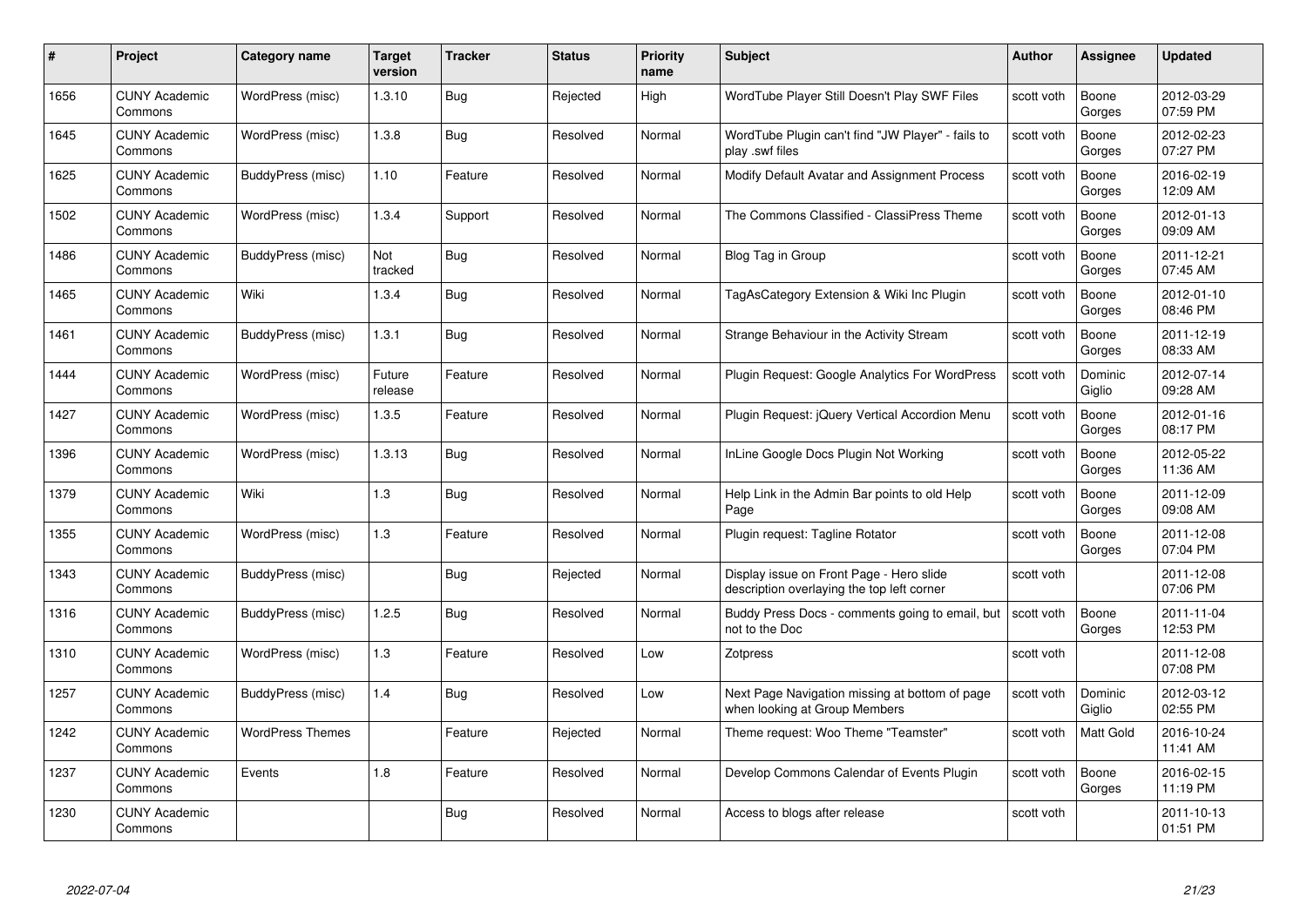| #    | Project                         | Category name          | Target<br>version | <b>Tracker</b> | <b>Status</b> | <b>Priority</b><br>name | <b>Subject</b>                                                                    | Author     | <b>Assignee</b>  | <b>Updated</b>         |
|------|---------------------------------|------------------------|-------------------|----------------|---------------|-------------------------|-----------------------------------------------------------------------------------|------------|------------------|------------------------|
| 1222 | <b>CUNY Academic</b><br>Commons | WordPress (misc)       | 1.5               | Feature        | Resolved      | Normal                  | Evaluate Premium Themes for "The Commons"<br>Classified"                          | scott voth | Boone<br>Gorges  | 2011-11-29<br>10:23 AM |
| 1208 | <b>CUNY Academic</b><br>Commons | BuddyPress (misc)      | Not<br>tracked    | Feature        | Rejected      | Normal                  | Investigate Mobile Inheritance from BuddyPress<br>Default Theme                   | scott voth | scott voth       | 2016-01-26<br>10:57 AM |
| 1173 | <b>CUNY Academic</b><br>Commons | Group Blogs            | 1.17.0            | Support        | Resolved      | Normal                  | Avatars for group blogs should fall back on group<br>avatar, not admin user's     | scott voth | Raymond<br>Hoh   | 2020-07-14<br>01:05 PM |
| 1155 | <b>CUNY Academic</b><br>Commons | WordPress (misc)       | 1.2.5             | Feature        | Resolved      | Normal                  | Add Fancybox WordPress plugin                                                     | scott voth | Boone<br>Gorges  | 2011-09-12<br>05:48 PM |
| 754  | <b>CUNY Academic</b><br>Commons | BuddyPress (misc)      | 1.3               | Bug            | Resolved      | Normal                  | LaTex parsing on email notifications                                              | scott voth | Boone<br>Gorges  | 2011-09-14<br>01:28 AM |
| 737  | <b>CUNY Academic</b><br>Commons | WordPress (misc)       |                   | Feature        | Resolved      | Normal                  | Add Explanation of "Sort & Shuffle" to Atahualpa<br>Codex documentation           | scott voth | scott voth       | 2011-06-05<br>10:39 AM |
| 689  | <b>CUNY Academic</b><br>Commons | BuddyPress (misc)      | 1.3               | Bug            | Resolved      | Normal                  | BP-specific custom post types should not be<br>visible to non-admins on Dashboard | scott voth | Boone<br>Gorges  | 2011-05-17<br>11:13 AM |
| 594  | <b>CUNY Academic</b><br>Commons | WordPress (misc)       | Not<br>tracked    | Feature        | Resolved      | Normal                  | Add more meaningful error messages when<br>adding users to blogs doesn't work     | scott voth | scott voth       | 2012-01-02<br>09:51 PM |
| 592  | <b>CUNY Academic</b><br>Commons | WordPress (misc)       | Not<br>tracked    | <b>Bug</b>     | Resolved      | Normal                  | Trouble adding new user to Blog                                                   | scott voth | Matt Gold        | 2011-02-19<br>04:39 PM |
| 587  | <b>CUNY Academic</b><br>Commons | WordPress (misc)       | 1.1.10            | Feature        | Resolved      | Normal                  | Zotero Plugin - ZotPress                                                          | scott voth | Boone<br>Gorges  | 2011-02-21<br>05:44 PM |
| 573  | <b>CUNY Academic</b><br>Commons | WordPress (misc)       |                   | Support        | Resolved      | Normal                  | Vimeo Plus                                                                        | scott voth | scott voth       | 2011-02-13<br>12:03 PM |
| 569  | <b>CUNY Academic</b><br>Commons | WordPress (misc)       | 1.1.10            | <b>Bug</b>     | Resolved      | Normal                  | Issue found switching between Green Park, Woo<br>Canvas Theme, and back again     | scott voth | Boone<br>Gorges  | 2011-02-08<br>05:35 PM |
| 536  | <b>CUNY Academic</b><br>Commons | WordPress (misc)       | Not<br>tracked    | Feature        | Resolved      | Low                     | Generate statistics on themes used by Commons<br>bloggers                         | scott voth | <b>Matt Gold</b> | 2011-02-20<br>12:44 PM |
| 535  | <b>CUNY Academic</b><br>Commons | WordPress (misc)       | 1.1.10            | <b>Bug</b>     | Resolved      | Low                     | Unable to Activate "Apture" Plugin on new blog                                    | scott voth | Boone<br>Gorges  | 2011-03-08<br>08:45 PM |
| 530  | <b>CUNY Academic</b><br>Commons | BuddyPress (misc)      | 1.3               | Feature        | Rejected      | Normal                  | Automatically generated Page urls for new BP wiki<br>plugin                       | scott voth | Boone<br>Gorges  | 2011-02-11<br>05:50 PM |
| 529  | <b>CUNY Academic</b><br>Commons | BuddyPress (misc)      | $1.2$             | Feature        | Rejected      | Normal                  | Paste Plain Text icon not working in BP "wiki"<br>plugin                          | scott voth | Boone<br>Gorges  | 2011-02-18<br>01:25 PM |
| 528  | <b>CUNY Academic</b><br>Commons | BuddyPress (misc)      | 1.2               | <b>Bug</b>     | Resolved      | Low                     | Delete pages using new BP "wiki" plugin?                                          | scott voth | Boone<br>Gorges  | 2011-03-25<br>11:13 AM |
| 519  | <b>CUNY Academic</b><br>Commons | <b>BuddyPress Docs</b> | Future<br>release | Feature        | Assigned      | Low                     | TOC for individual docs - for new BP "wiki-like"<br>plugin                        | scott voth | Boone<br>Gorges  | 2015-11-09<br>05:54 PM |
| 518  | <b>CUNY Academic</b><br>Commons | BuddyPress (misc)      | 1.2               | Feature        | Resolved      | Normal                  | Search box for new BP "wiki-like" plugin                                          | scott voth | Boone<br>Gorges  | 2011-02-23<br>08:41 AM |